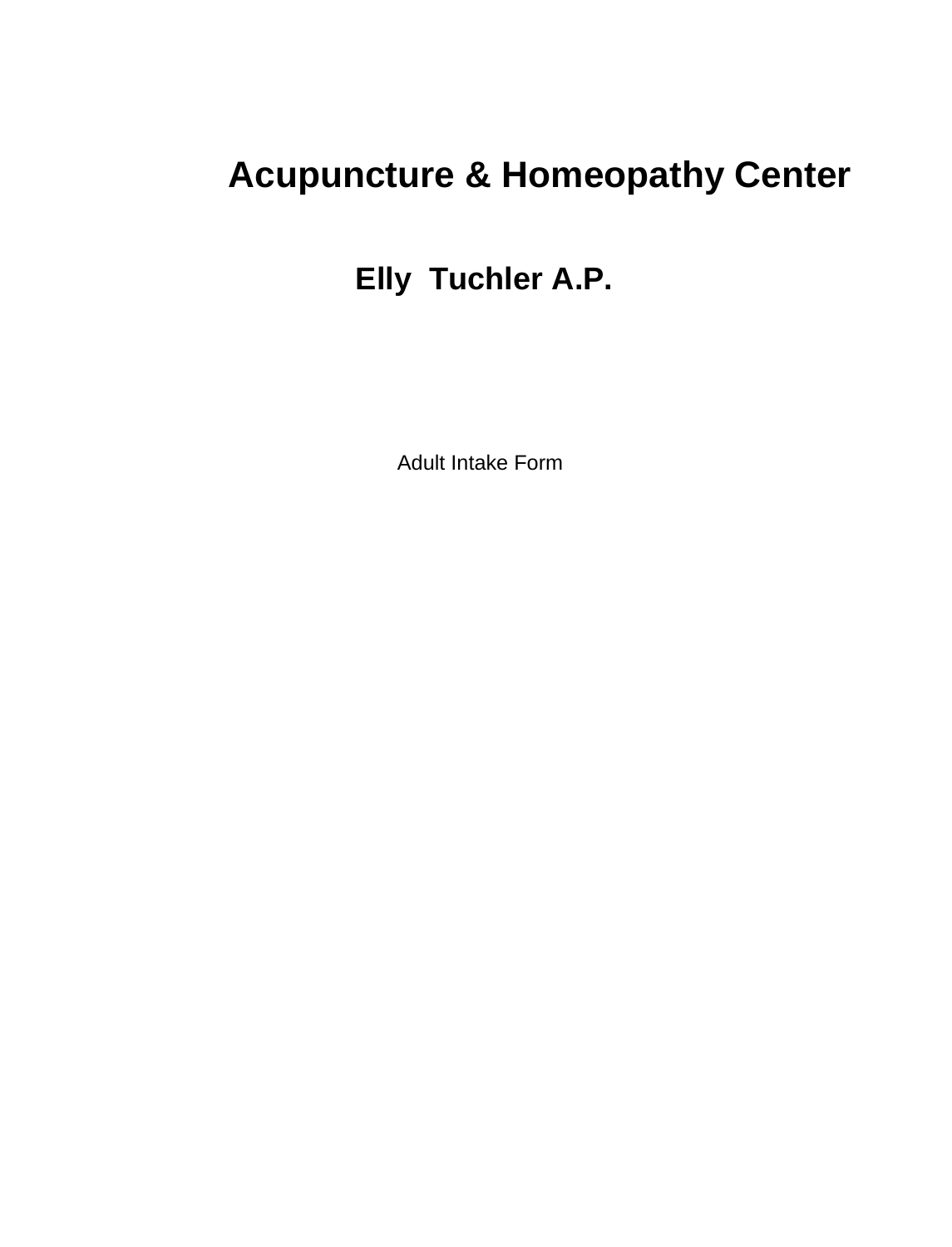#### **PLEASE READ THIS FIRST BEFORE FILLING THIS FORM**

You have come here to get well. We are here to select the possible medicine for you. In order to do that, we depend on your co-operation. HOMOEOPATHIC MEDICINE IS MAINLY SELECTED ON THE SYMPTOMS YOU GIVE US. If we are to make a successful prescription, we must know all the details of your sickness. We must also understand all the features that belong to you as an individual. This includes your reactions to various factors, your past and family history and your mental make up.

This information enables us to select the remedy that removes your sickness. The medicine also makes you well as a whole person.

 In order find all about you, we shall be asking you many questions. Each one of these questions has a definite meaning and significance for us. There is not a single question that is useless. Even something that you may think is not connected with your trouble, may be the most important factor in deciding the correct homoeopathic medicine. *That is why you must be free and frank and give us the fullest possible information on each point*. Please read each question carefully, think, and if necessary, consult someone close to you and then answer completely. Do not keep anything back. Remember, whatever you tell us will remain absolutely confidential.

#### **THIS QUESTIONNAIRE HAS 8 PARTS :**

- 1. About your past illnesses. Please take time to answer this part with the help of your family members before coming to us.
- 2. History of your present illness.
- 3. About all the parts of your body.
- 4. Deals with the factors that affect your health. Please think carefully about each of the factors mentioned and write what specific effects they have on you.
- 5. About your mental state and your emotional nature. Please write in this part about your situation in life and about all the things that are bothering you. Be totally frank and open.
- 6. About your sleep and dreams.
- 7. For children or how you were as a child.
- 8. In this part you are given instructions on how to report each of your complaints. Read the instructions first. Then make a list of your complaints and describe each of them according to the instructions.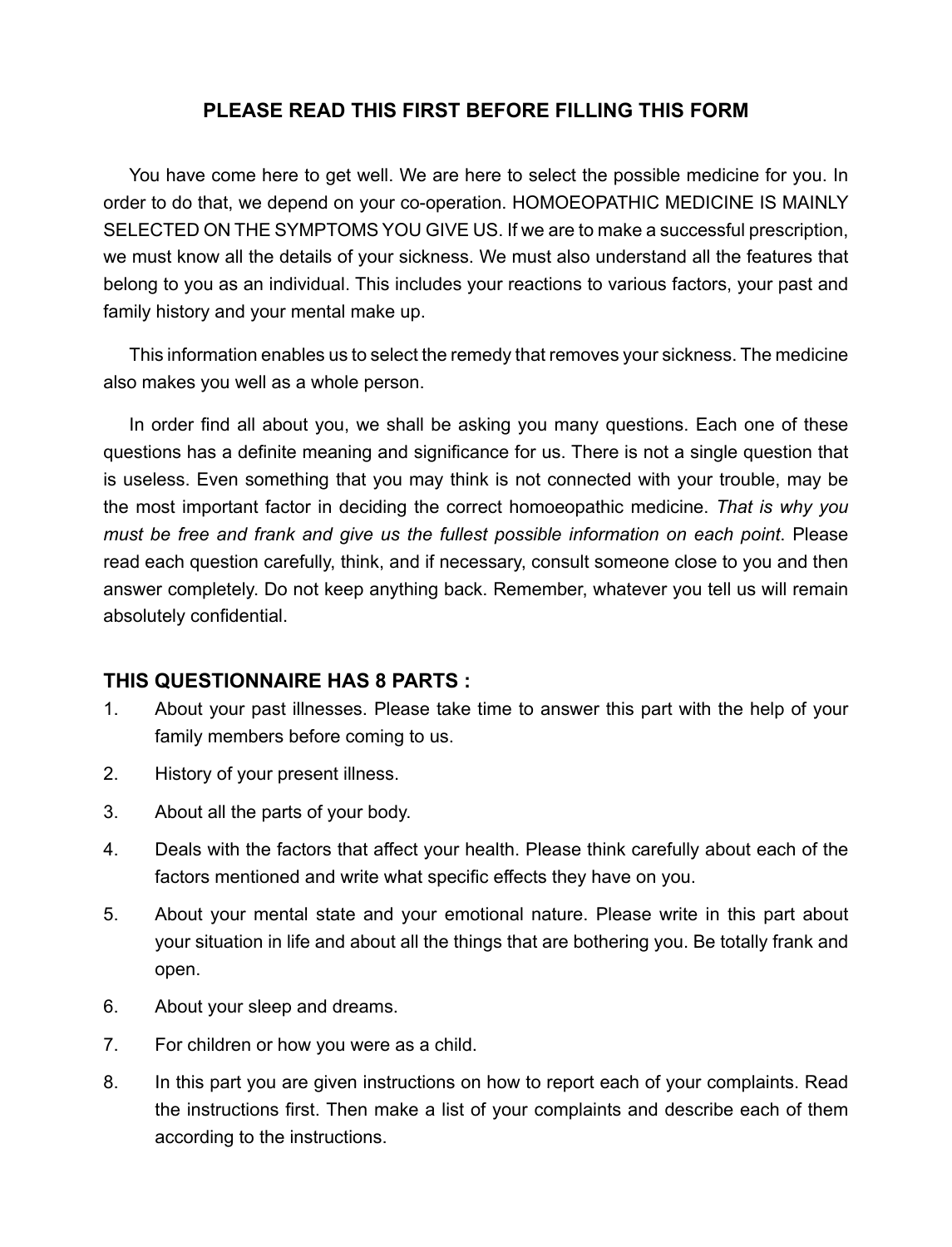# **C O N F I D E N T I A L**

|                    |                                   |                      | Date:                           |
|--------------------|-----------------------------------|----------------------|---------------------------------|
|                    |                                   |                      |                                 |
|                    |                                   |                      |                                 |
|                    | Name : $\frac{1}{2}$              | (Begin with Surname) |                                 |
|                    |                                   |                      |                                 |
| Address:           |                                   |                      |                                 |
|                    |                                   |                      |                                 |
|                    |                                   |                      |                                 |
|                    |                                   |                      |                                 |
|                    |                                   |                      |                                 |
|                    |                                   |                      |                                 |
|                    | Telephone: Residence:             |                      | Office:                         |
|                    | Mobile<br>$\sim$                  |                      |                                 |
|                    | E-mail<br>÷                       |                      |                                 |
|                    |                                   |                      |                                 |
|                    |                                   |                      |                                 |
| Age:               |                                   |                      | Sex: Male / Female              |
| $D.O.B.$ :         |                                   |                      |                                 |
|                    |                                   |                      |                                 |
|                    | Vegetarian / Non Veg. / Egg. Veg. |                      | Single/Married/Divorced/Widowed |
|                    |                                   |                      |                                 |
|                    | Occupation (Nature of Work):      |                      | Education:                      |
|                    |                                   |                      |                                 |
| Referred to us by: |                                   |                      |                                 |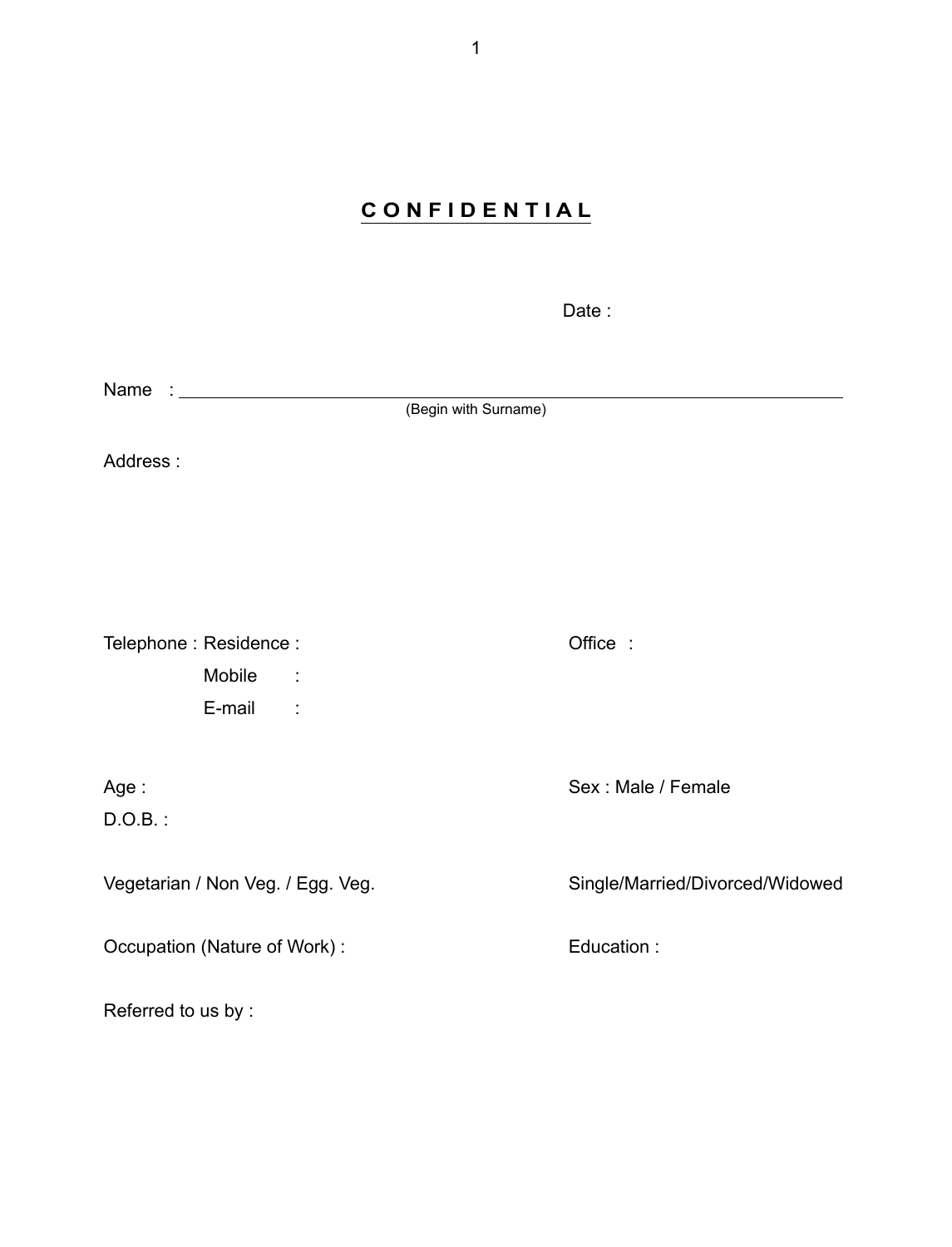# PREVIOUS DISEASES & DRUG USED **PREVIOUS DISEASES & DRUG USED**

Homoeopathic treatment takes into account all these details of the past and thus removes all the weak points. Thus your body is Homoeopathic treatment takes into account all these details of the past and thus removes all the weak points. Thus your body is strengthened. Thus it is necessary for us to know about all the ailments you have suffered from in the past and the treatments you Every disease, poisoning, drug or accident leaves its mark and remains as a weak point in the system, much more than we imagine. strengthened. Thus it is necessary for us to know about all the ailments you have suffered from in the past and the treatments you Every disease, poisoning, drug or accident leaves its mark and remains as a weak point in the system, much more than we imagine. have taken. have taken.

|      | In the list below, circle around names of ALL major illness so far suffered and on the next page give its relevant details |     |  |
|------|----------------------------------------------------------------------------------------------------------------------------|-----|--|
| noic |                                                                                                                            | くこく |  |
|      | Prince Measure                                                                                                             |     |  |

| Typhoid                                     | Measles                                       | Malaria         | Miscarriage                     |
|---------------------------------------------|-----------------------------------------------|-----------------|---------------------------------|
| Cholera                                     | German Measles                                | Jaundice        | Abortion                        |
| Food poisoning                              | Chicken-pox                                   | Any Liver       | Currettings                     |
| Worms                                       | Small-pox                                     | Spleen or       | Sickness during                 |
| Diarrhoea                                   | Mumps                                         | Gall bladder    | Pregnancy etc.                  |
| Dysentery                                   | Whooping cough                                | disease         | Prolapse of uterus              |
| Malnutrition                                | Any venereal                                  | Any heart       | Nephritis (Kidney or urine      |
| <b>Rickets</b>                              | disease like                                  | trouble,        | trouble) Diabetes etc.          |
| Rheumatism                                  | Syphillis                                     | Blood pressure, | Prostate trouble                |
| Backache                                    | Gonorrhoea etc.                               | Giddiness       |                                 |
| Any operation such as                       | Diptheria, Septic Tonsils, Adenoids           |                 | Any serious shock, grief,       |
| Tonsils, Abdomen, Appendix,                 | Recurrent infections-Sinusitis                |                 | disappointments, fright, mental |
| Hernia, Piles Uterus, Renal                 | Bronchitis-Eosinophilia                       |                 | upset, depression or nervous    |
| $\frac{1}{2}$<br>stones, Gall stones, Phimo | Cold-Fever-Chill. Pneumonia                   |                 | break down.                     |
| Hydocele, Cataract etc. Mode                | Asthma-Pleurisy-T. B.                         |                 |                                 |
| of anaesthesia : general-local              |                                               |                 |                                 |
| Chronic Headaches,                          | Any major accident or                         |                 | Skin diseases like Pimples,     |
| Numbness,                                   | injury to body or head.                       |                 | Boils, Carbuncles, Ringworms,   |
| Cramps, Fits, Convulsions                   | Any occasion of unconsciousness.              |                 | Fungus, Scabies, Eczema         |
| Polio, Paralysis etc.                       | Any major bleeding from any part of the body. |                 | Herpes, Urticaria, Allergy.     |
| Meningitis-                                 |                                               |                 | Jicers on any part of the body. |
| Any Lumbar puncture done.                   |                                               |                 |                                 |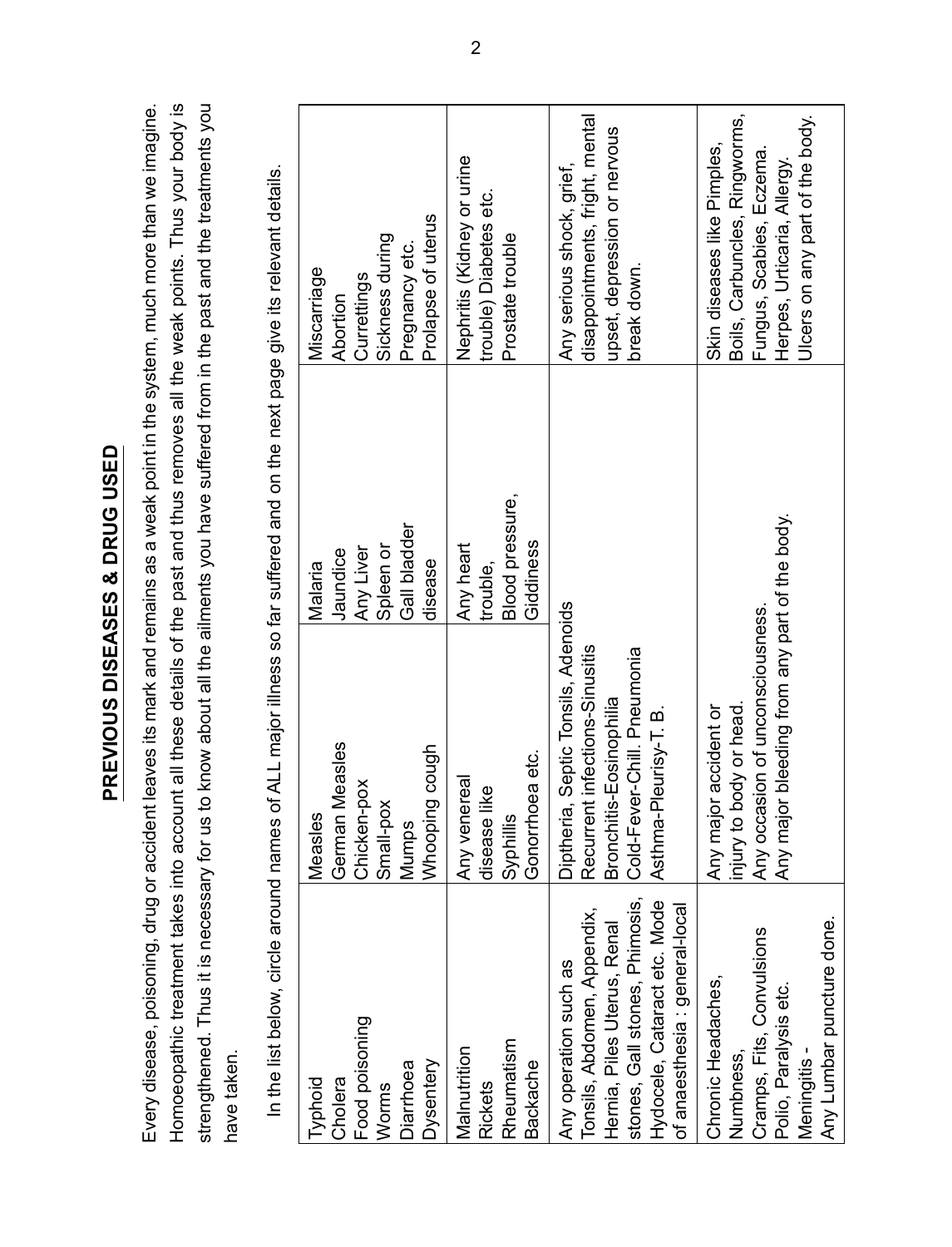| particulars<br>Any other               |  |  |  |  |  |
|----------------------------------------|--|--|--|--|--|
| Medicines & treatment<br>taken         |  |  |  |  |  |
| Whether you<br>completely<br>recovered |  |  |  |  |  |
| Duration                               |  |  |  |  |  |
| Approximate<br>Age                     |  |  |  |  |  |
| Diseases suffered from                 |  |  |  |  |  |

Any extra remarks or information Any extra remarks or information

Mention any drugs, tonics, stimulants etc. that have been used by you at any time in life Mention any drugs, tonics, stimulants etc. that have been used by you at any time in life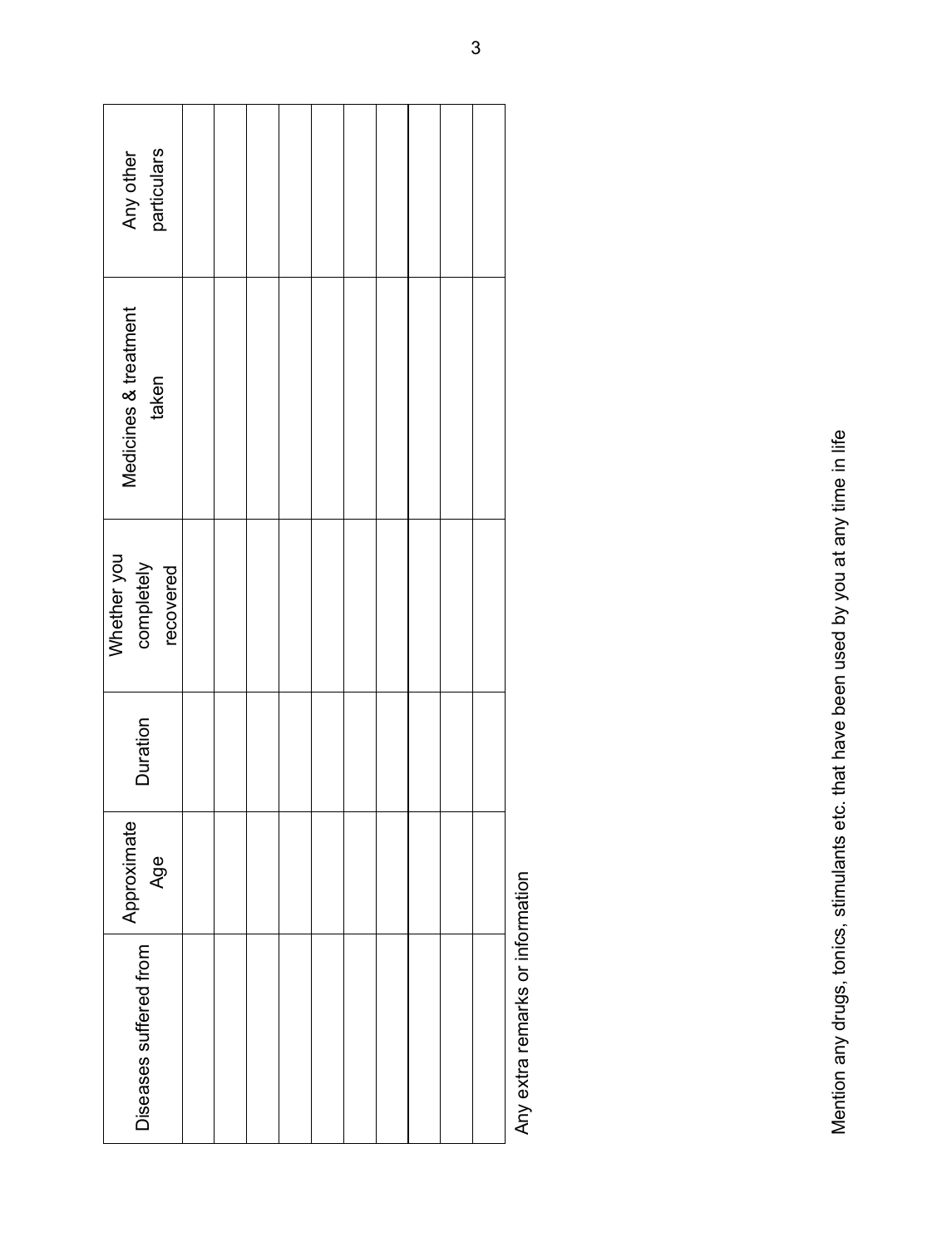| List of major diseases        | Relationship                                               | Alive / Dead | Age | Diseases suffered | Cause of death |
|-------------------------------|------------------------------------------------------------|--------------|-----|-------------------|----------------|
| Anaemia                       | Paternal Grand Father                                      |              |     |                   |                |
| <b>Diabetes</b><br>Cancer     | Paternal Grand Mother                                      |              |     |                   |                |
| Insanity                      | Maternal Grand Father                                      |              |     |                   |                |
| Rheumatism                    | Maternal Grand Mother                                      |              |     |                   |                |
| T. B. / Pleurisy<br>Leprosy   | Father                                                     |              |     |                   |                |
| Epilepsy / Fits               | Mother                                                     |              |     |                   |                |
| Bleeding tendency             |                                                            |              |     | Diseases suffered |                |
| Urticaria<br>Eczema           | Paternal Uncle                                             |              |     |                   |                |
| Asthma                        | Paternal Aunts                                             |              |     |                   |                |
| Paralysis                     | Maternal Uncle                                             |              |     |                   |                |
| Hypertension<br>Heart trouble | Maternal Aunts                                             |              |     |                   |                |
| Kidney disease                | Sister on Father's Side<br>Cousin Brother &                |              |     |                   |                |
| Liver disease etc.            | Sister on Mother's Side<br>Cousin Brother &                |              |     |                   |                |
|                               | have trouble similar to yours<br>Did any of your relatives |              |     |                   |                |

4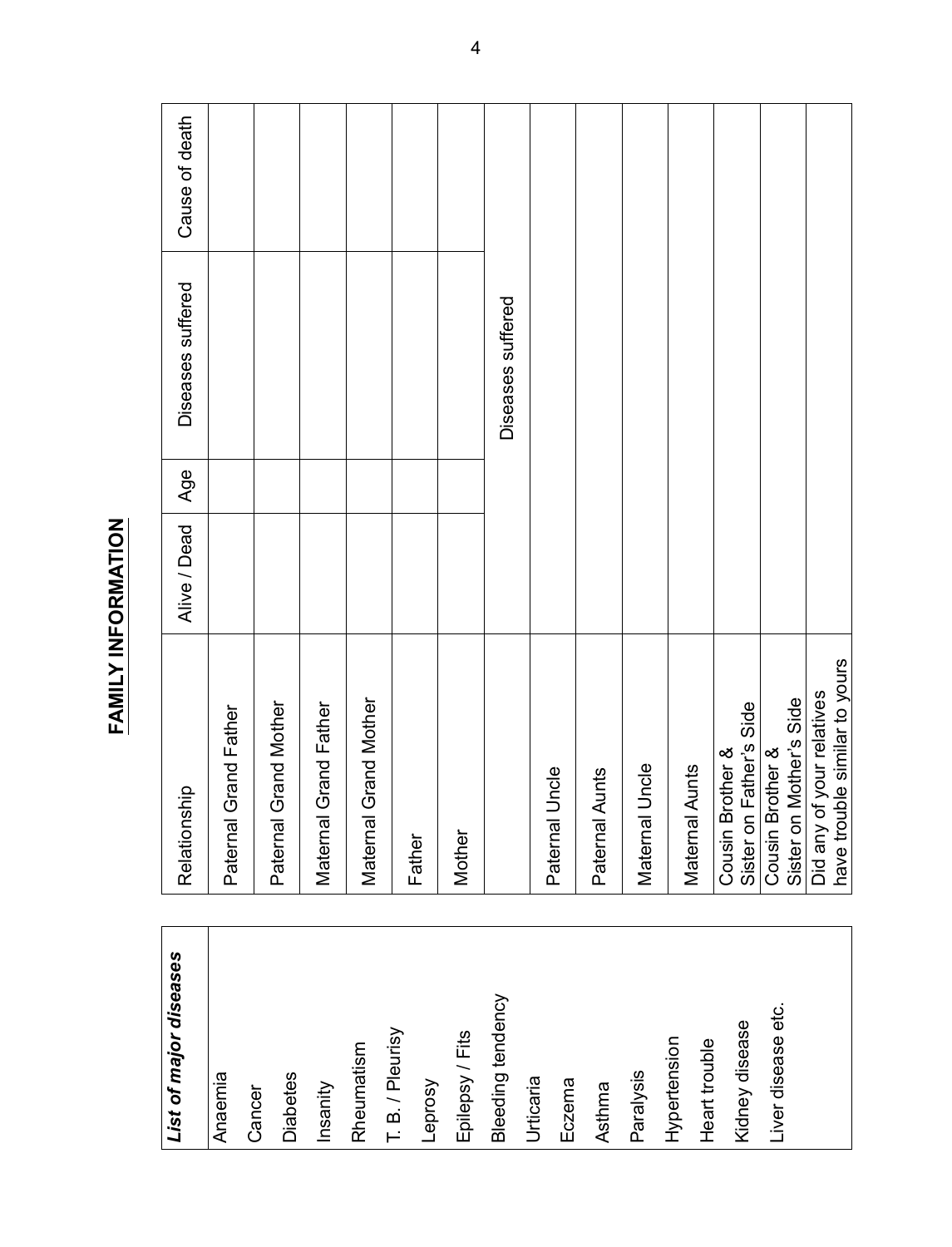| Provide information about them in the table below, Indicate your position by writing 'SELF' | Diseases Suffered |                         |   |    |     |   |              |    | PERSONAL HISTORY                                                                                                                                                                                                            |                       |                                                         |
|---------------------------------------------------------------------------------------------|-------------------|-------------------------|---|----|-----|---|--------------|----|-----------------------------------------------------------------------------------------------------------------------------------------------------------------------------------------------------------------------------|-----------------------|---------------------------------------------------------|
|                                                                                             | Age               |                         |   |    |     |   |              |    | Urine control / bed-wetting etc.<br>Any other problem about your<br>Eating indigestibles like<br>chalk, lime, earth,<br>slate-pencil etc.                                                                                   | growth & development? |                                                         |
|                                                                                             | Alive / Dead      |                         |   |    |     |   |              |    |                                                                                                                                                                                                                             |                       |                                                         |
| * How many brothers - sisters are you? (including those who died, if any)                   | Brother / Sister  |                         |   |    |     |   |              |    | Did your mother have any problem during pregnancy?<br>Did she take any drugs during pregnancy? What were they?<br>Was there any difficulty about your birth? Give Details.<br>At what age did you star<br>*About your birth |                       | Tick mark ( $\checkmark$ ) if any animal bites such as: |
|                                                                                             | Sr. No            | $\overline{\mathsf{N}}$ | က | 4. | ເດ່ | Ġ | <sup>-</sup> | ထံ | Standing<br>Teething<br>Walking<br>Sitting                                                                                                                                                                                  | Speaking              |                                                         |

Mention if any order: Mention if any order:

LongLoos Sinal Same Score Score Score Score Score Score Score Score Score Score Score Score Score Score Score Score Score Score Score Score Score Score Score Score Score Score Score Score Score Score Score Score Score Scor

 $Rat$ 

 $\overline{D}$ 

Snake

Scorpion

Did you take anti-rabies or anti-venom or any other treatment? Did you take anti-rabies or anti-venom or any other treatment ?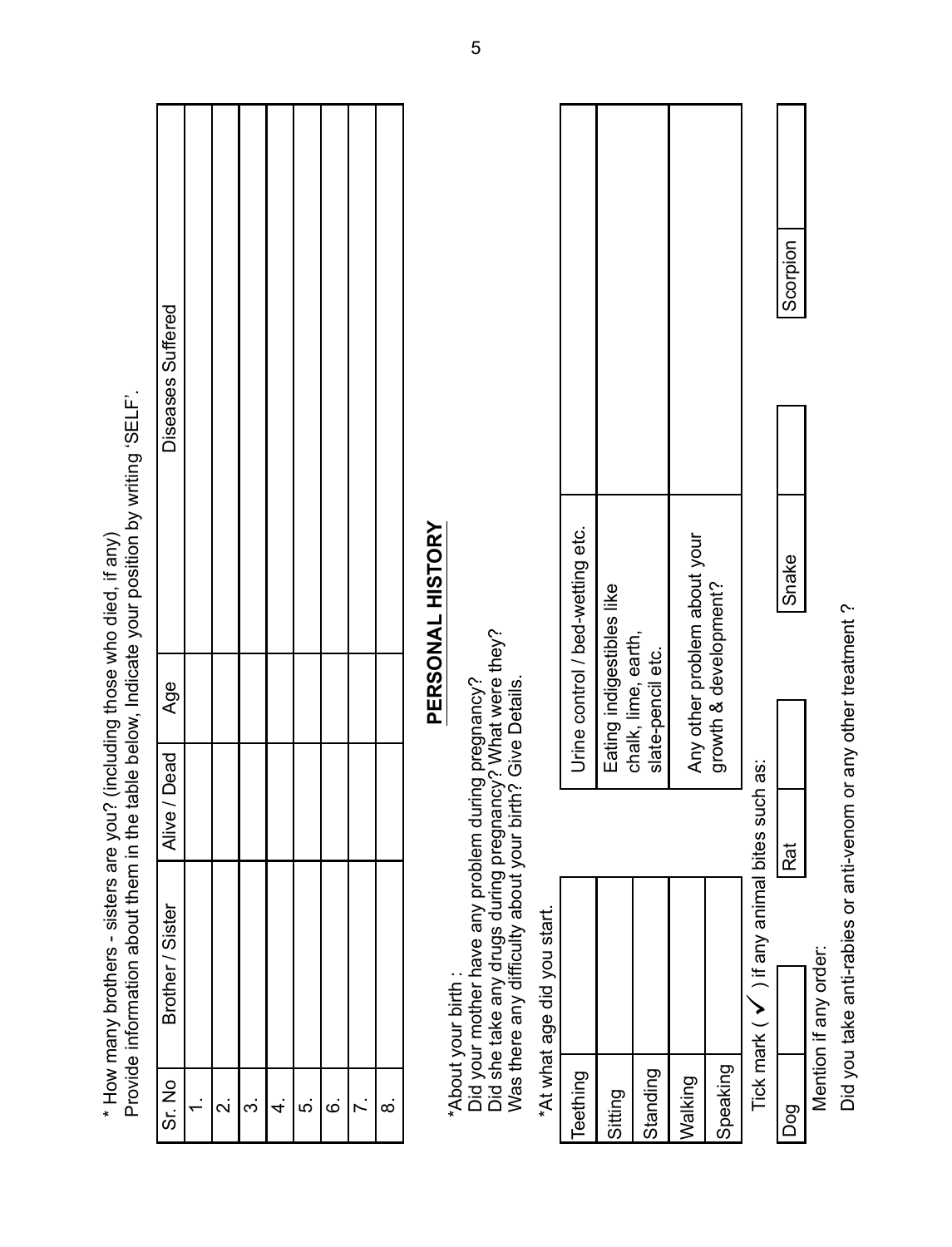| * Vaccination & Inocculations :                        |                                                                       |     |                                                                                               |         |
|--------------------------------------------------------|-----------------------------------------------------------------------|-----|-----------------------------------------------------------------------------------------------|---------|
| Indicate number of times                               | you were vaccinated for the following:                                |     |                                                                                               |         |
| Small-pox                                              | Polio                                                                 |     | Cholera                                                                                       | Measles |
| Triple                                                 | B.C.<br>B.                                                            |     | Typhoid                                                                                       | Tetanus |
| Give details                                           |                                                                       |     | Was there any reaction or particular trouble after any of above vaccination or inocculations? |         |
| (If married) How is the health of your husband/wife :  |                                                                       |     |                                                                                               |         |
| * Number of children livin<br>Mention ages of children | ig and dead. If dead, state causes.<br>and their condition of health. |     |                                                                                               |         |
| Child's Name                                           | Male/Female                                                           | Age | Disease Suffered                                                                              |         |
|                                                        |                                                                       |     |                                                                                               |         |
|                                                        |                                                                       |     |                                                                                               |         |
|                                                        |                                                                       |     |                                                                                               |         |
|                                                        |                                                                       |     |                                                                                               |         |
|                                                        |                                                                       |     |                                                                                               |         |
| Any abortions, miscarriages or still births?           |                                                                       |     |                                                                                               |         |
| Your Habits                                            | How much?                                                             |     |                                                                                               |         |
| Smoking                                                |                                                                       |     |                                                                                               |         |
| Snuff                                                  |                                                                       |     |                                                                                               |         |
| Chewing tobacco                                        |                                                                       |     |                                                                                               |         |
| Alcohol                                                |                                                                       |     |                                                                                               |         |
| Tea                                                    |                                                                       |     |                                                                                               |         |
| Sleeping Pills                                         |                                                                       |     |                                                                                               |         |
| Laxatives / Purgatives                                 |                                                                       |     |                                                                                               |         |
| Any other                                              |                                                                       |     |                                                                                               |         |
|                                                        |                                                                       |     |                                                                                               |         |

6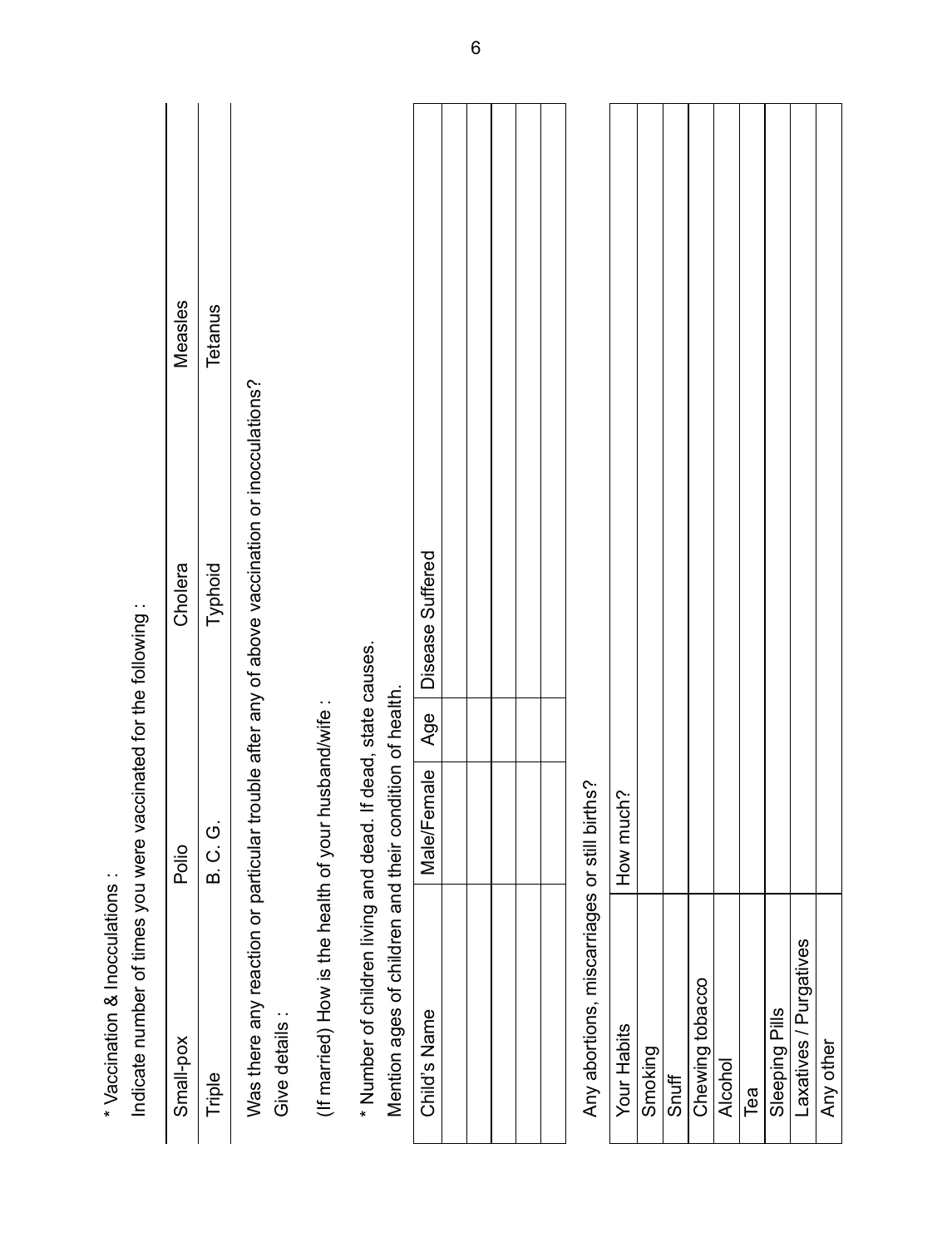main complaints and other associated troubles : (and detailed history of the present illness, the onset and course with dates).



**ORIGIN OF CAUSE** : Can you trace the origin of the present illness to any particular circumstance, accident, illness, incident or mental upset? (e.g. Shock, worry, errors in diet, overexertion, overexposure to cold, heat etc.)?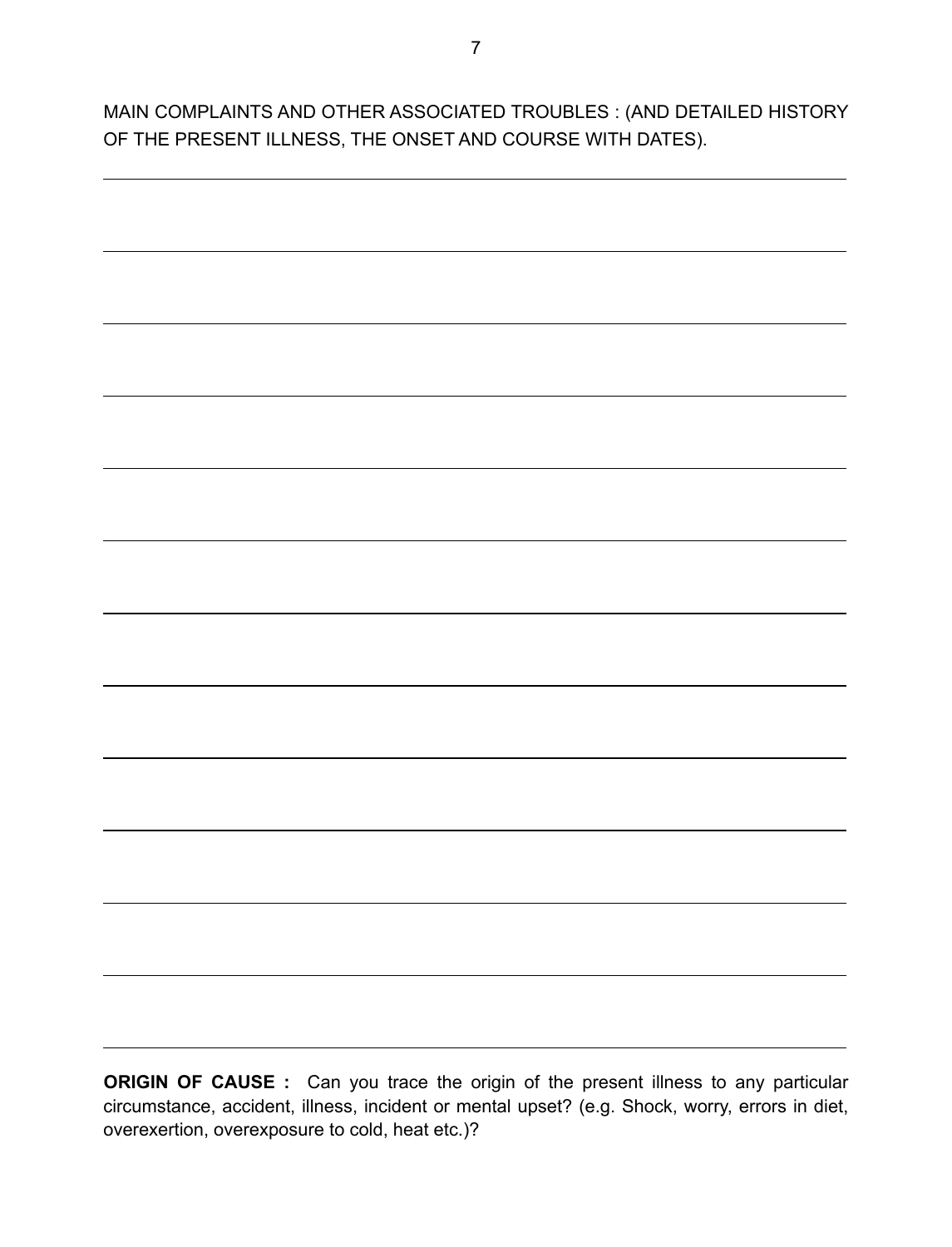#### **APPETITE AND THIRST**

How is your appetite ?

When are you hungry ?

What happens if you have to remain hungry for long ?

How fast do you eat ?

How much thirst do you have ?

Any particular time are you specially thirsty ?

Do you feel any change in your taste and feeling in your mouth ?

Please put one tick ( $\checkmark$ ) if you Like/ Dislike the food or if the food disagrees. Put two marks ( $\checkmark$  ), if you strongly Like / Dislike the food or if the food strongly disagrees.

|               | Like | <b>Dislike</b> | <b>Disagrees</b> |                   | Like | <b>Dislike</b> | Disagrees |
|---------------|------|----------------|------------------|-------------------|------|----------------|-----------|
| <b>Bitter</b> |      |                |                  | Eggs              |      |                |           |
| Salt extra    |      |                |                  | Spicy food        |      |                |           |
| Sweet         |      |                |                  | Meat              |      |                |           |
| Sour          |      |                |                  | Fish              |      |                |           |
| <b>Bread</b>  |      |                |                  | Cabbage           |      |                |           |
| <b>Butter</b> |      |                |                  | Onions            |      |                |           |
| Fats          |      |                |                  | Warm food / drink |      |                |           |
| <b>Milk</b>   |      |                |                  | Cold food / drink |      |                |           |
| Coffee        |      |                |                  | Fruits            |      |                |           |
| Mud / Chalk   |      |                |                  | Anything else     |      |                |           |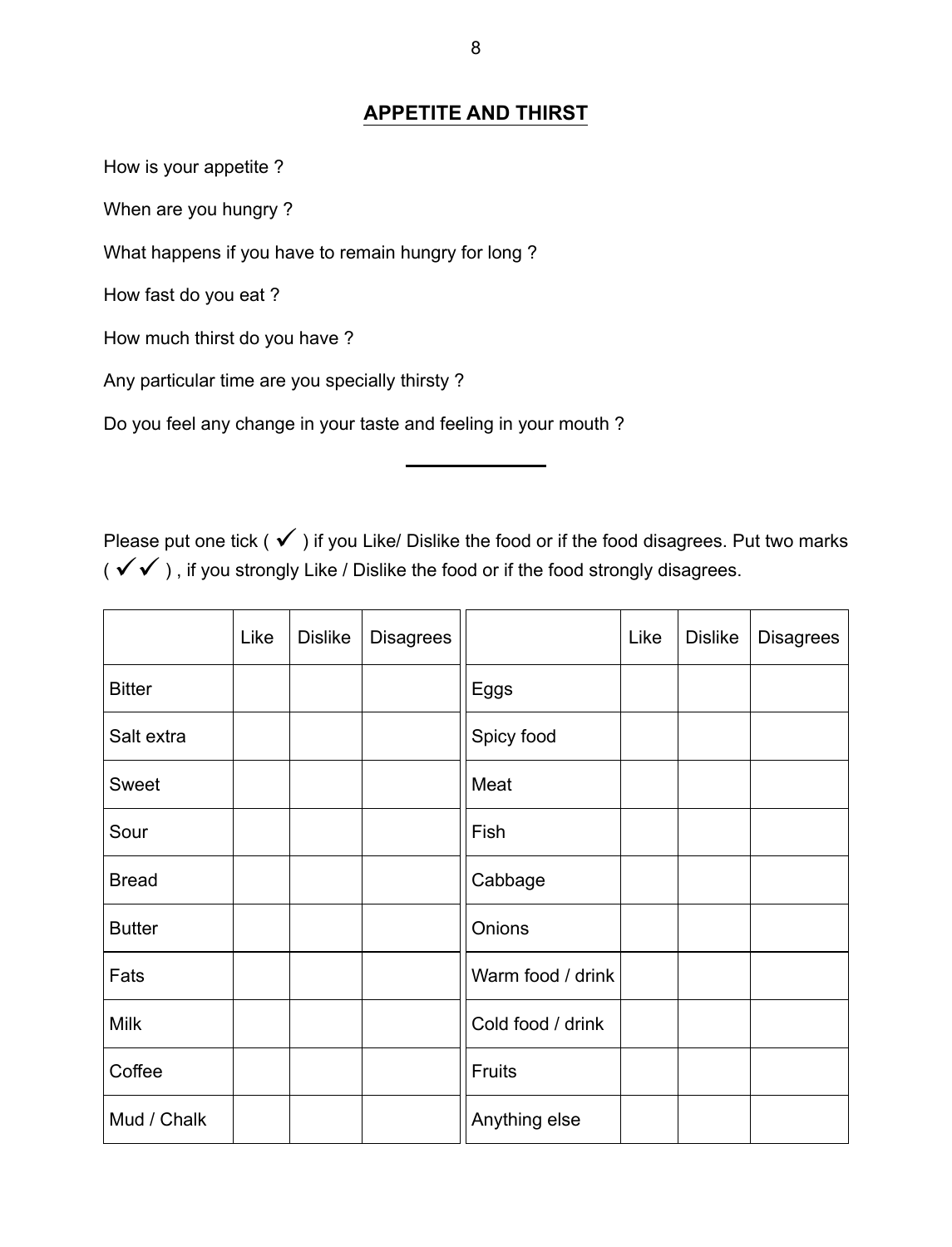#### **STOOL**

Do you have any problem regarding your stools ?

When and how many times a day you pass stools ?

When is it urgent ?

Do you have any problem about bowel movements ?

Do you have to strain for stool? Even if soft ?

Do you have belching or passing gas ? Describe its character.

How do you feel after passing gas up or down ?

#### **URINATioN & URINE**

Any problem about urine ?

Any strong smell? Like what ?

Do you have any trouble before, during and after passing urine ?

Any difficulty about the flow? Slow to start, interrupted, feeble, dribbling etc. ?

Any involuntary urination ? When ?

#### **SWEAT / PERSPIRATION - FEVER - CHILL**

How much do you sweat ?

Where and on what part do you sweat most ?

Do you perspire on the palms or soles ?

Is the sweat warm, cold, clammy, sticky, musty, greasy, stiffens the linen etc.?

What is the smell like ? e.g. foul, pungent, sour, urinous.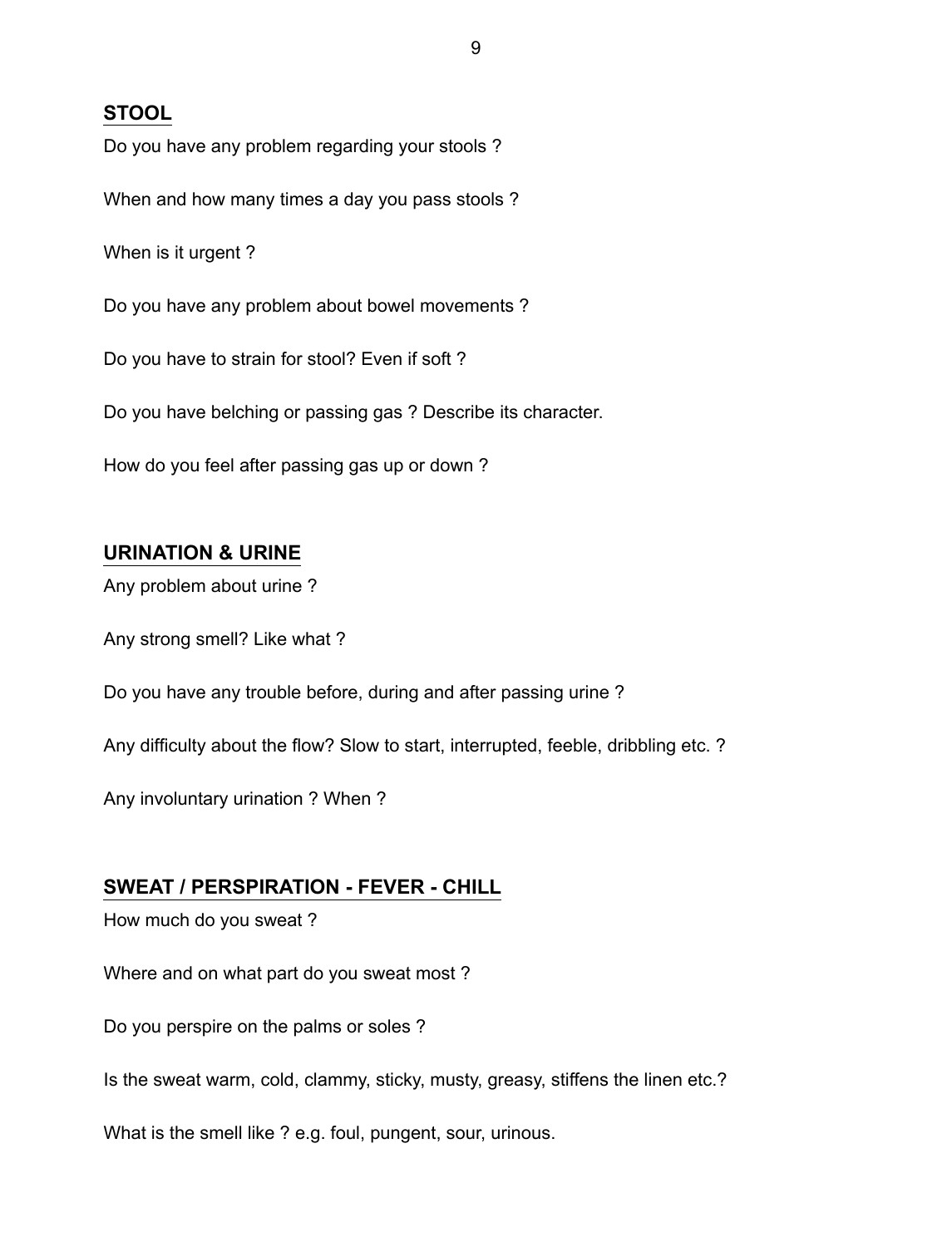What colour does it stain the clothing ? Is the stain easy to wash off or difficult ?

Any symptoms after sweating ?

When do you get fever or chill ?

What brings it on ?

Do you experience any sense of heat or cold in any part of your body at any particular time ?

Do you have burning or heat in your palms or soles ?

#### **CHEST - HEAT - COLD - COUGH**

Do you catch cold often ? If so, how ?

Describe the symptoms, nature of discharge etc. Is there any trouble with your CHEST or HEART ?

Is there any trouble with your voice or speech ?

Is there any difficulty in breathing ?

Do you have cough ? Is it more at any particular time ?

#### **SEXUAL SPHERE ( GENERAL )**

Any excessive indulgence in sex in past and present ? Any effect on your health ?

How do you feel after sexual intercourse ? Any particular feeling or symtoms appear before, during or after sexual intercourse ?

Do you suffer from any sexual disturbance ?

Any habit like (masturbation etc.) in past as well as present ? How often ?

Any homosexual inclination ?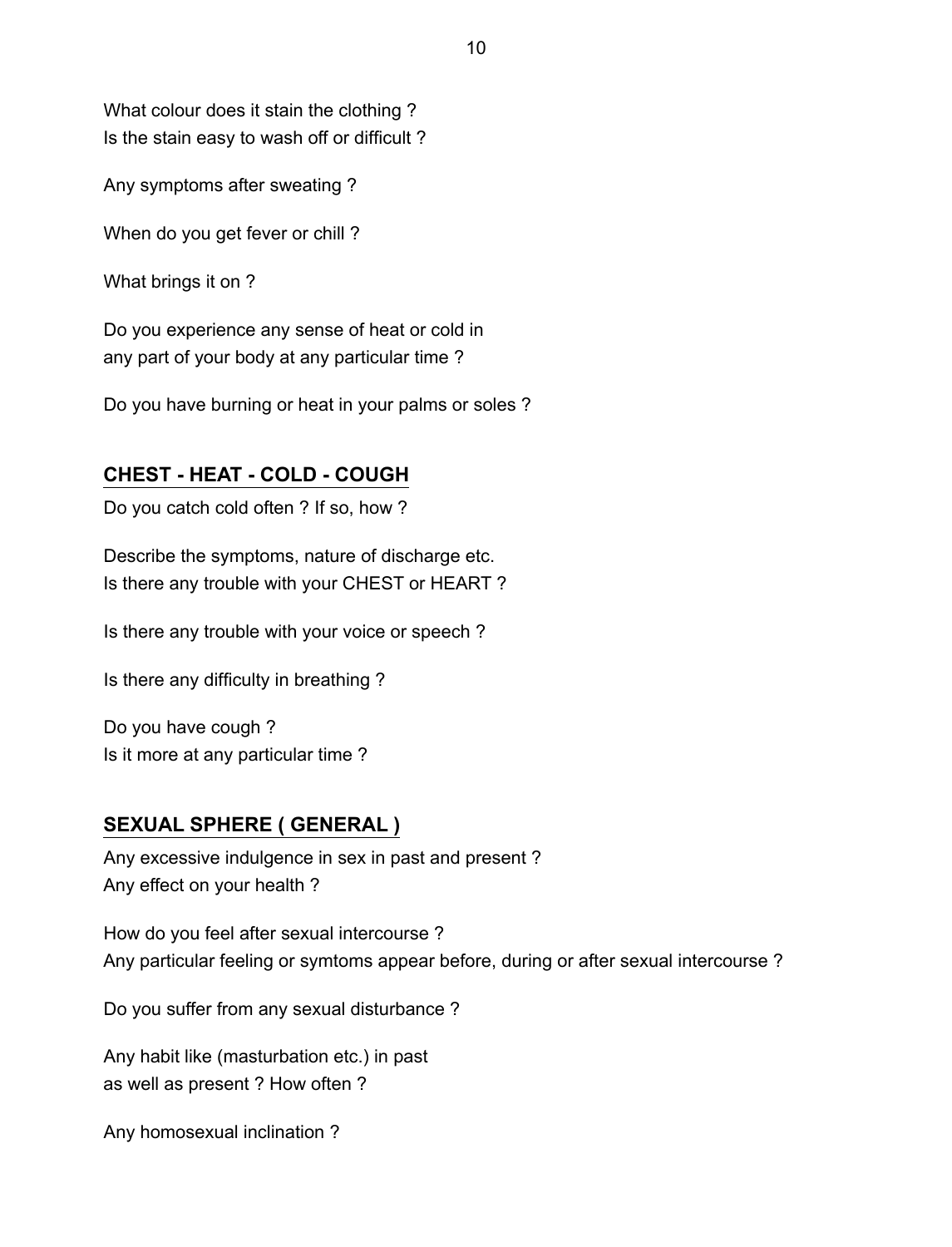Did you suffer from any sexually transmitted disease ? Syphilis ? Gonorrhoea ? Herpes ? HIV ?

Did you have increased desire or decreased desire for sex ?

What is the method you use for family planning (contraception) ?

#### **FOR MEN**

Any difficulty in erection ?

Wanted erection ? Unwanted erection ?

Weak erection ? Failing erection? Describe.

Any other trouble in sex ? Describe in details.

#### **FOR WOMEN**

Menses : How are the periods; regular or irregular ?

At what age did you start ?

Was there any trouble then ?

Mention interval between two periods.

Mention number of days of flow.

Menstrual flow: Is there any change now in quantity, colour, smell or consistency ?

Are the stains difficult to wash ?

Have you noticed any variation in quality and quantity of flow during menses ? How and when ?

Do you suffer in any way before, during or after menses ? If so, describe :

What symptoms did you suffer during menopause ?

Do you feel internal parts coming down ?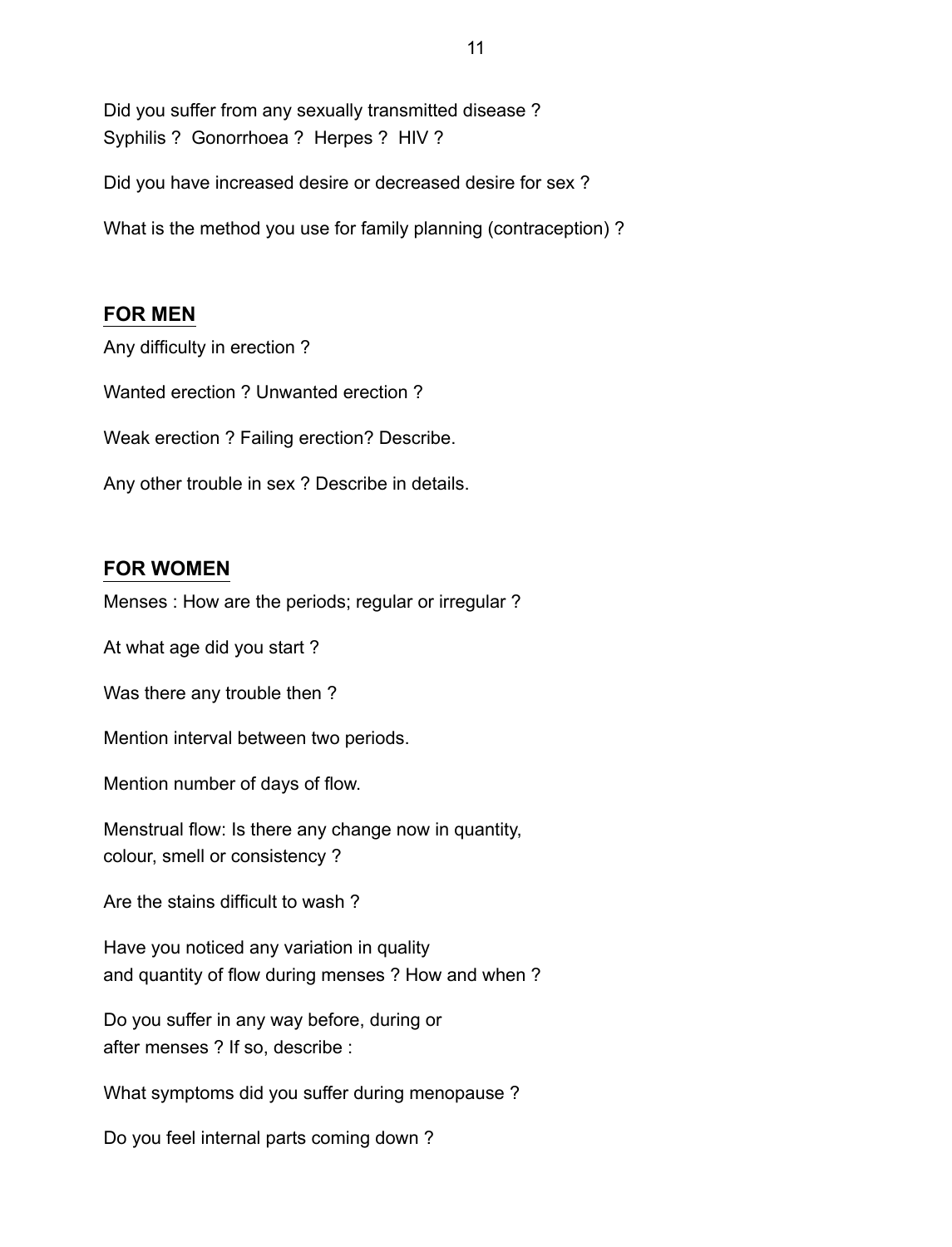Is there any white discharge ? If so, mention the nature, colour, consistency and smell of discharge.

When and under what circumstances is it more or less. Has the discharge any relation to menses ?

What is the effect of this discharge on your general feeling? Or any of your symptoms ?

Any itching, excoriation etc. due to discharge ?

Do you pass any gas from vagina ?

Any trouble with breasts ?

#### **ANY COMPLAINTS ABOUT :**

VERTIGO - Do you have giddiness - vertigo ?

FAINTNESS : Do you ever feel faint ?

HEAD : Do you get headaches ?

EYES & VISION :

EARS & Sense of hearing :

NOSE & Sense of smell :

FACE & Facial expression :

MOUTH & Sense of taste :

About LIPS, MOUTH, TONGUE etc. :

TEETH, GUMS, e.g. carious teeth, bleeding gums. swollen gums.

LIPS : Cracked, peeling of skin etc.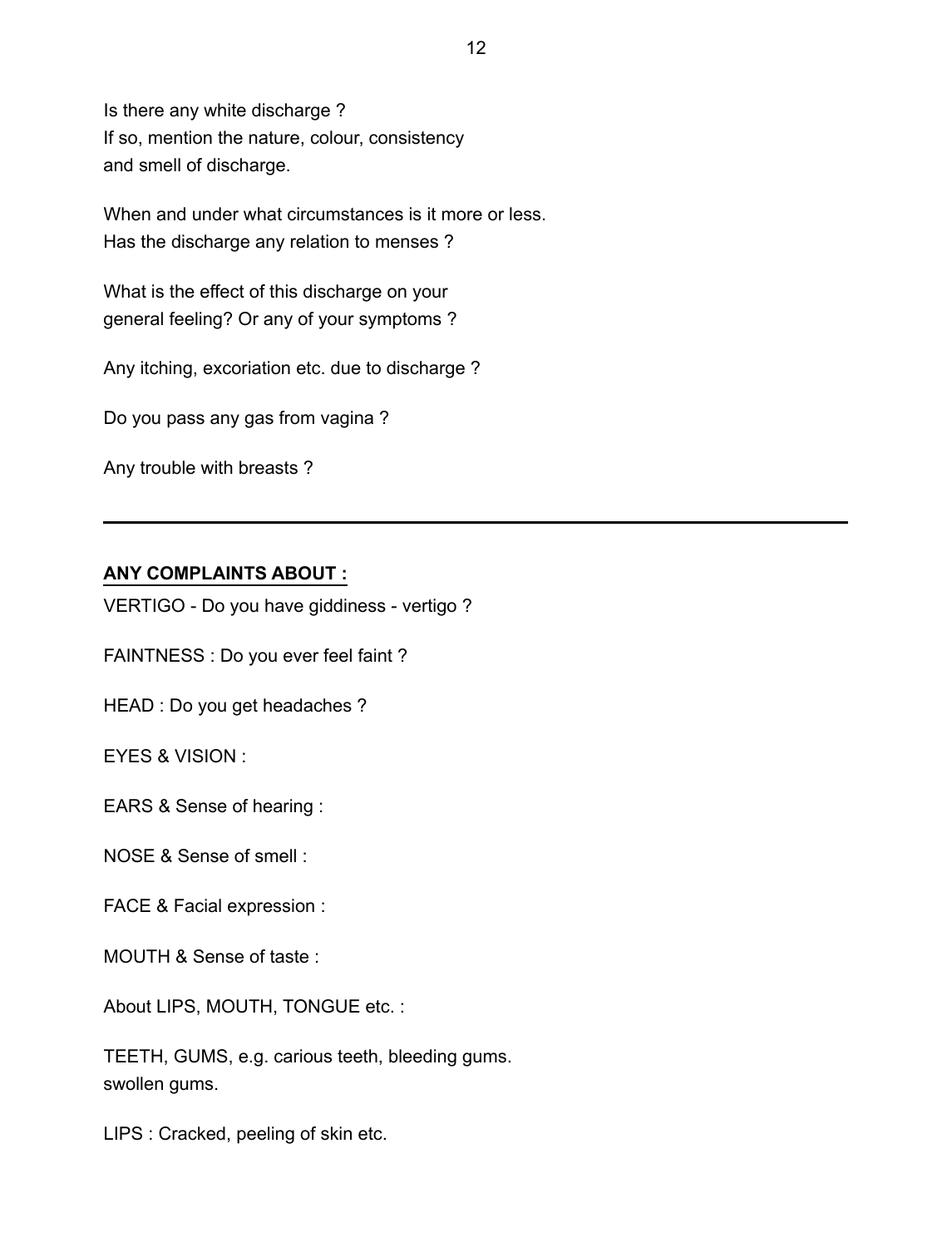THROAT ( including tonsils ) : Any difficulty in swallowing?

Do you have any trouble in your BACK, LIMBS OR JOINTS? Describe in detail :

If you have pains, do they shift ? In what direction do they extend ?

Is there any abnormality, swelling, numbness, paralysis etc. in any part of the body ?

Is there any complaint of SKIN : such as itching, eruptions ulcers, warts, corns, peeling etc.? ( Describe its nature )

Any change in colour of the skin or spots of any part of the body ? Is there any complaint or abnormality of the NAILS or skins around ?

Is there any complaint with the HAIR such as falling, graying, dandruff, dryness, oily , poor excessive or unusual growth ?

Do wounds heal slowly ? Form keloid? Do wounds tend to form pus ? Have you a tendency to bleed ?

Are your troubles one sided? which one ? Or more on one side ? Do they proceed from one to the other side ? Or do they alternate or shift ?

Is there any trembling ? When ?

Is there any senses of weakness ? Where ? When is it more or less ? Is it in any particular part of the body ?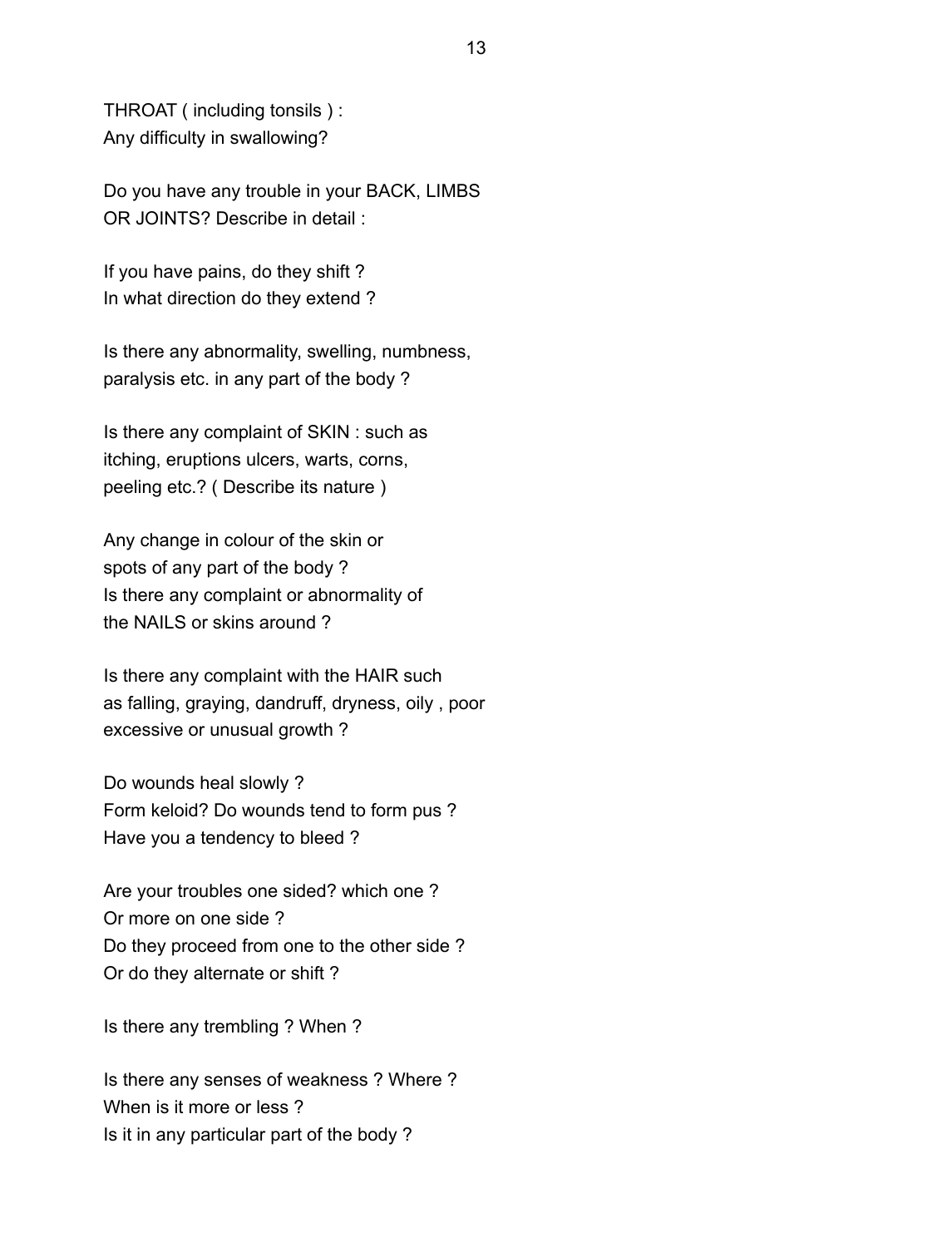#### **FACTORS THAT AFFECT YOU**

Below are the list of things that you are exposed to each of these factors may affect you in a particular way. Please write in what way you are affected by each of the following. Do you feel worse or better in any way from each of the factors. In what way do they affect you.

For instance take the factor "sun". Suppose by going in the sun you get a headache then write "Headache" opposite to "Sun".

Take another example if in hot weather you feel uneasy, then write "Uneasy" opposite to "Hot Weather" in the column.

In this way write the effect of each factor on you. Especially write the effect each factor has on your main complaints. For instance if your main complaint is Asthma and this is worse when lying on the back then opposite to "lying on the back" write "Asthma becomes worse".

Sometimes one factor may make you feel worse in some respect, and better in some other respect. For instance cold air may cause headache but make you feel better in general. If this is so, please mention this difference clearly.

This section is most important. Do not go through it hurriedly. Think carefully about the effect of each factor before you write.

|                  | Effect |                            | Effect |
|------------------|--------|----------------------------|--------|
| Hot weather      |        | Walking                    |        |
| Cold weather     |        | Running                    |        |
| Rainy weather    |        | <b>Climbing stairs</b>     |        |
| Cloudy weather   |        | Going downstairs           |        |
| Change of season |        | Riding in bus, car<br>etc. |        |
| Thunder - storm  |        | Lying                      |        |
| Covering         |        | Lying on back              |        |
| Warm bath        |        | Lying on left side         |        |
| Sun              |        | Lying on right side        |        |
| Cold bathing     |        | Lying on abdomen           |        |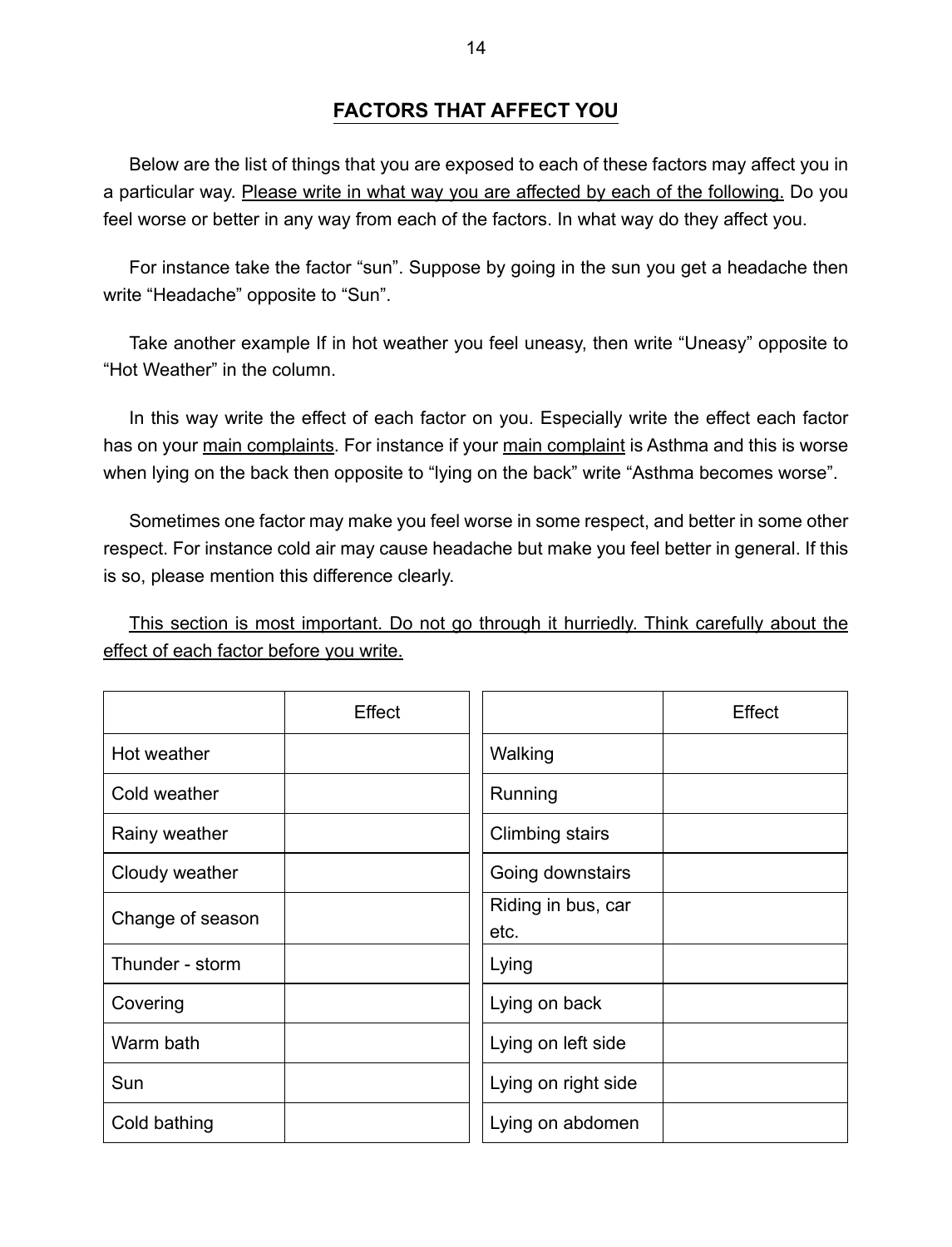|                               | Effect |                          | Effect |
|-------------------------------|--------|--------------------------|--------|
| Lying with head low           |        | Drinking                 |        |
| Sitting                       |        | After sexual intercourse |        |
| Sitting erect                 |        | Dust                     |        |
| Standing                      |        | Smoke                    |        |
| Looking up                    |        | Touch                    |        |
| Looking down                  |        | Pressure                 |        |
| Looking from high<br>places   |        | Massage                  |        |
| Looking from<br>moving object |        | <b>Tight Clothes</b>     |        |
| <b>Noise</b>                  |        | <b>Before Sleep</b>      |        |
| Sudden Noise                  |        | <b>During Sleep</b>      |        |
| <b>Music</b>                  |        | <b>After Sleep</b>       |        |
| Light                         |        | After afternoon nap      |        |
| Strong smells                 |        | Loss of sleep            |        |
| When constipated              |        | Before stools            |        |
| <b>Before Urine</b>           |        | During stools            |        |
| During Urine                  |        | After stools             |        |
| <b>After Urine</b>            |        | Coughing                 |        |
| <b>Before Menses</b>          |        | Sneezing                 |        |
| <b>During Menses</b>          |        | Laughing                 |        |
| <b>After Menses</b>           |        | Talking                  |        |
| <b>After Sweating</b>         |        | Reading                  |        |
| When Fasting                  |        | Writing                  |        |
| After eating                  |        | Stooping                 |        |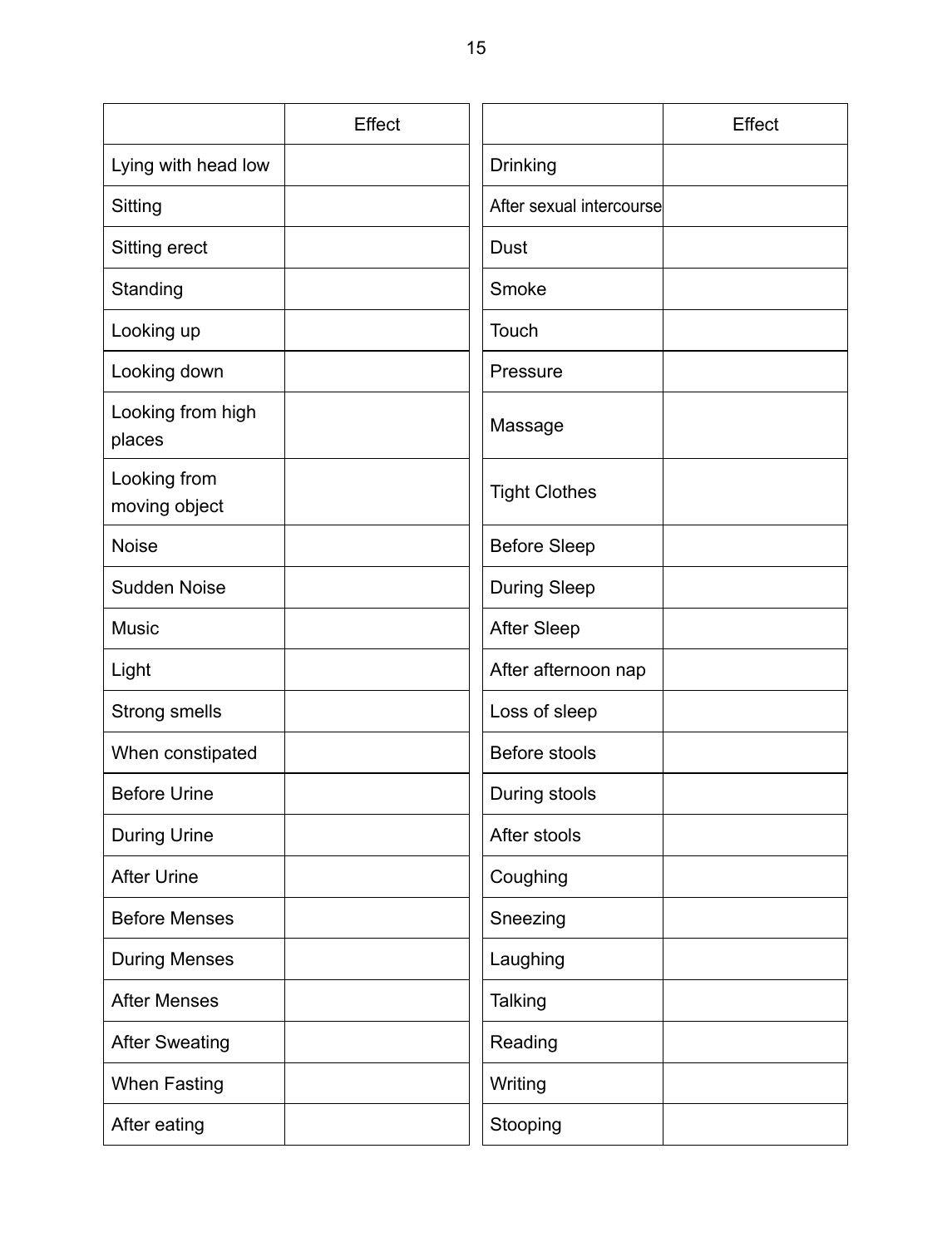|                             | Effect |                             | Effect |
|-----------------------------|--------|-----------------------------|--------|
| Before important            |        | Passing gas                 |        |
| engagement                  |        |                             |        |
| Before exams                |        | After hair cut              |        |
| When angry                  |        | Combing hair                |        |
| When worried                |        | <b>Brushing teeth</b>       |        |
| When sad                    |        | Moonlight                   |        |
| <b>After Weeping</b>        |        | Opening the mouth           |        |
| Consolation /<br>Sympathy   |        | Smoking                     |        |
| In a crowd                  |        | Hanging the limbs           |        |
| In a closed room            |        | Raising the arms            |        |
| When thinking of<br>illness |        | Near Sea                    |        |
| Full Moon / New<br>Moon     |        | Shaving                     |        |
| Morning                     |        | Stretching                  |        |
| Afternoon                   |        | Swallowing                  |        |
| Evening                     |        | Listening to others<br>talk |        |
| Night                       |        | Vomiting                    |        |
| <b>Bathing</b>              |        | Yawning                     |        |
| Draft air                   |        | Moving the eyes             |        |
| Biting or chewing           |        | Opening the eyes            |        |
| <b>Blowing Nose</b>         |        | Closing the eyes            |        |
| When alone                  |        | Getting feet wet            |        |
| In company                  |        | Over eating                 |        |
| Physical exertion           |        | Working in water            |        |
| <b>Belching</b>             |        | Fanning                     |        |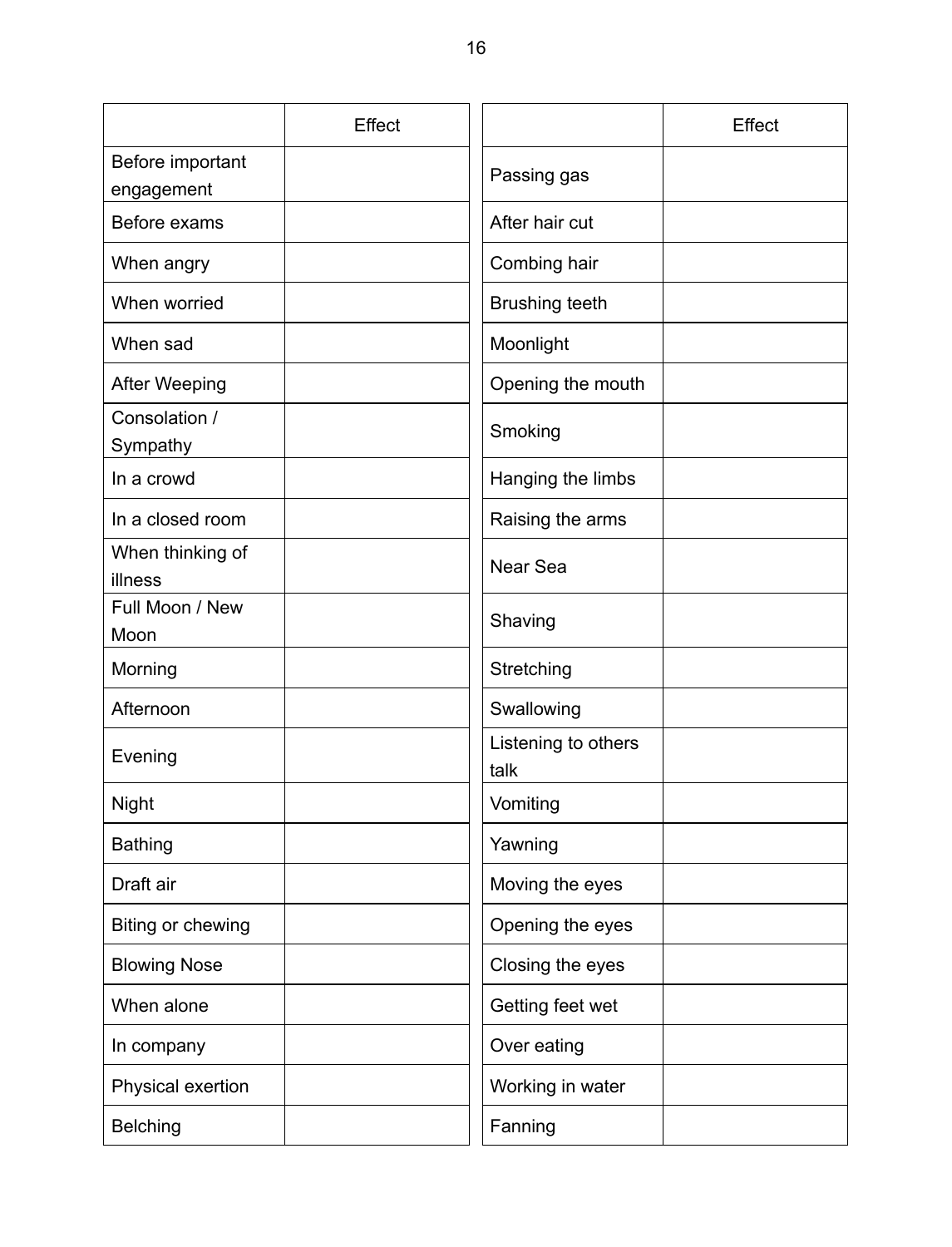#### **MIND**

 It is now universally acknowledged that your mind has tremendous influence on your body. For giving proper treatment it is absolutely necessary for us to understand your emotional and intellectual nature. We can thus treat you as a whole.

In order to understand you we will be asking certain questions. Answer them freely, carefully and completely. This information will help us much in giving you the correct remedy. Also such a remedy will help improve your mental make up.

Answer freely. Answer frankly. Answer completely.

Are you anxious ? About which matters ?

Are you fearful of anything such as animals, people, being alone, darkness, death, disease, robbers, sudden noises, thunder, of the future, of something unknown, high places, etc. ?

Are you doubtful or suspicious? Of what ?

what are you jealous about ? Of whom? From what symptoms do you suffer when jealousy ?

In which matter are you impatient ? Hurried ?

How long do you remember hurts caused to you by others ?

How much revengeful are you ?

What are you proud of ? Does your pride get easily hurt ?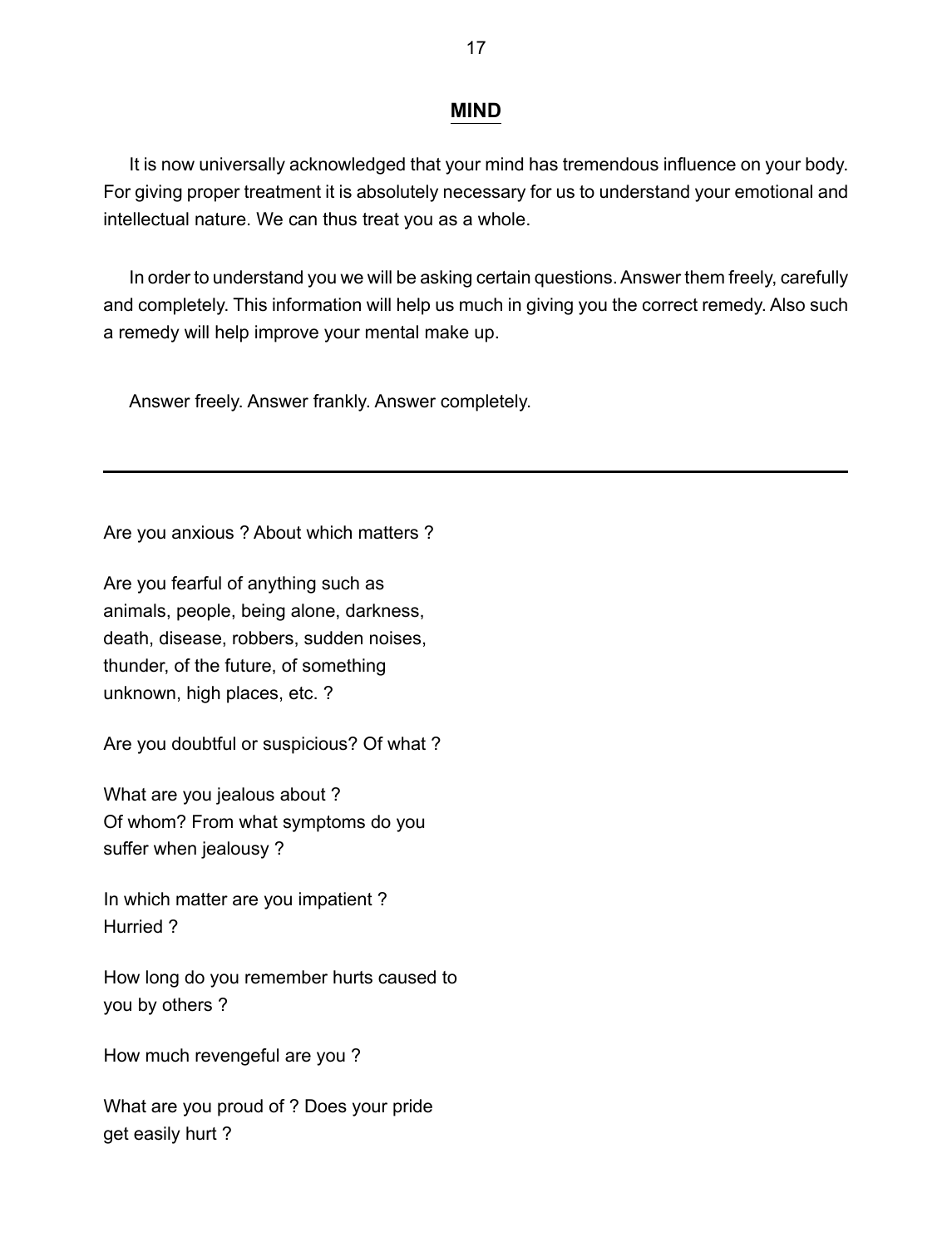Depress, Brooding, etc. ?

Do you ever become suicidal ? When ? If so in what manner do you contemplate to end your life ? Even then, are you afraid of dying ?

When are you cheerful ?

Are you sexual-minded ?

Any unwanted thoughts any time ? What are they ?

Have you any imaginary sensations or fears ?

Do you hear voices, or that you are called, or anything else in this line keeps on occurring in your mind unduly ?

How is your memory ? For what is it poor? e.g. names, places, faces, what you have read, etc.

Do you weep easily ? What makes you weep ? How do you feel after weeping ?

How do you feel if someone offers sympathy and consolation ?

Are you easily irritated ? What makes you angry ?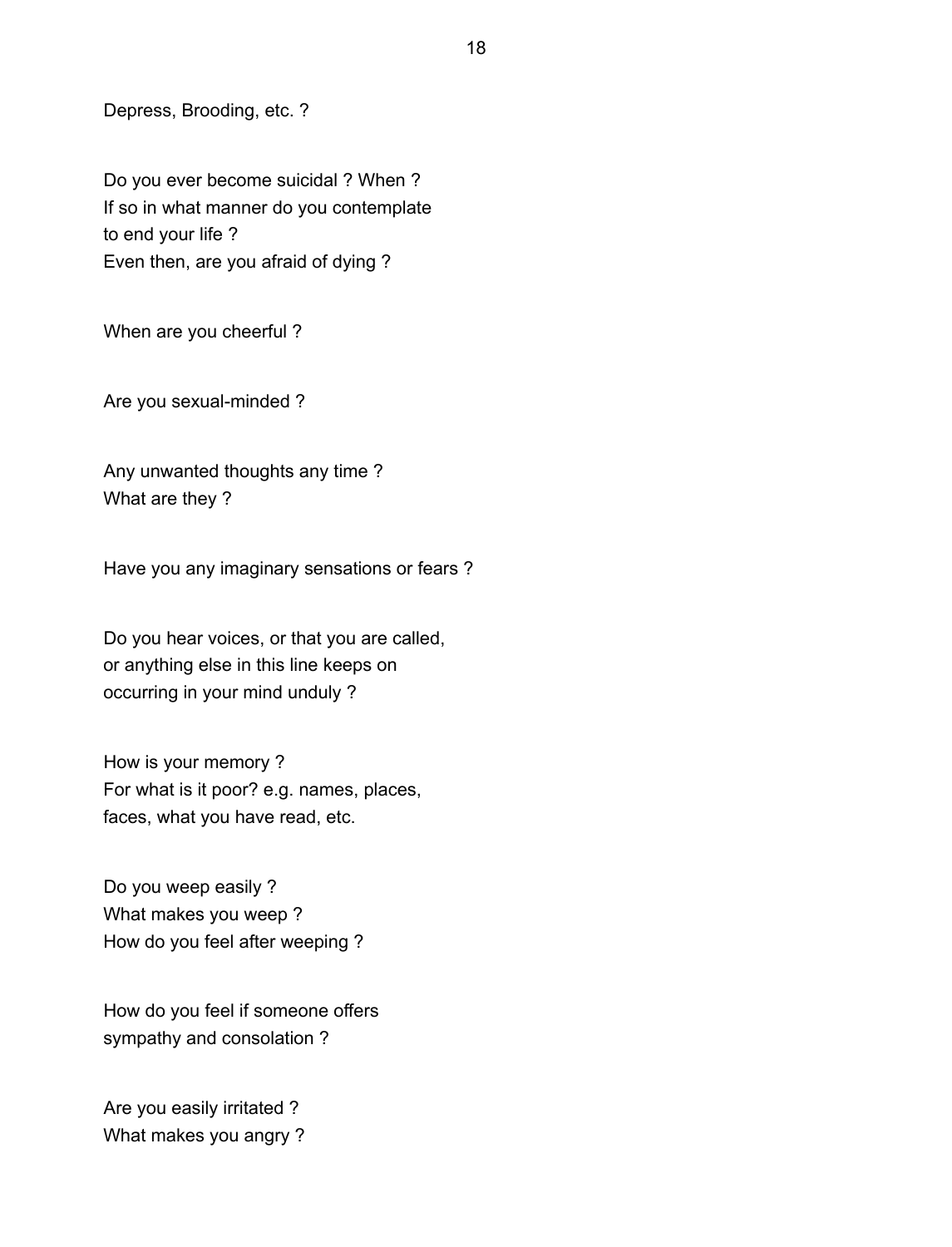What bodily symptoms do you develop when angry ? e.g. trembling, sweating etc.

Do you like company ? Or like to remain alone ?

How seriously are you affected by disorder and uncleanliness in your surrounding ?

What are the greatest griefs that you have gone through in your life ? What are the greatest joys that you have had in life ?

What activities you deeply like ? Are there any matters which you deeply dislike ?

In your opinion, which aspects of your mind and moods are not agreeable to you. Inspite of your awareness and maturity, are you unable to change these aspects ?

Give a clear cut picture of your situation in life and your relationship with each of your family members, friends and associates in work.

How does the future look to you ?

When you are free, what thoughts come to your mind ?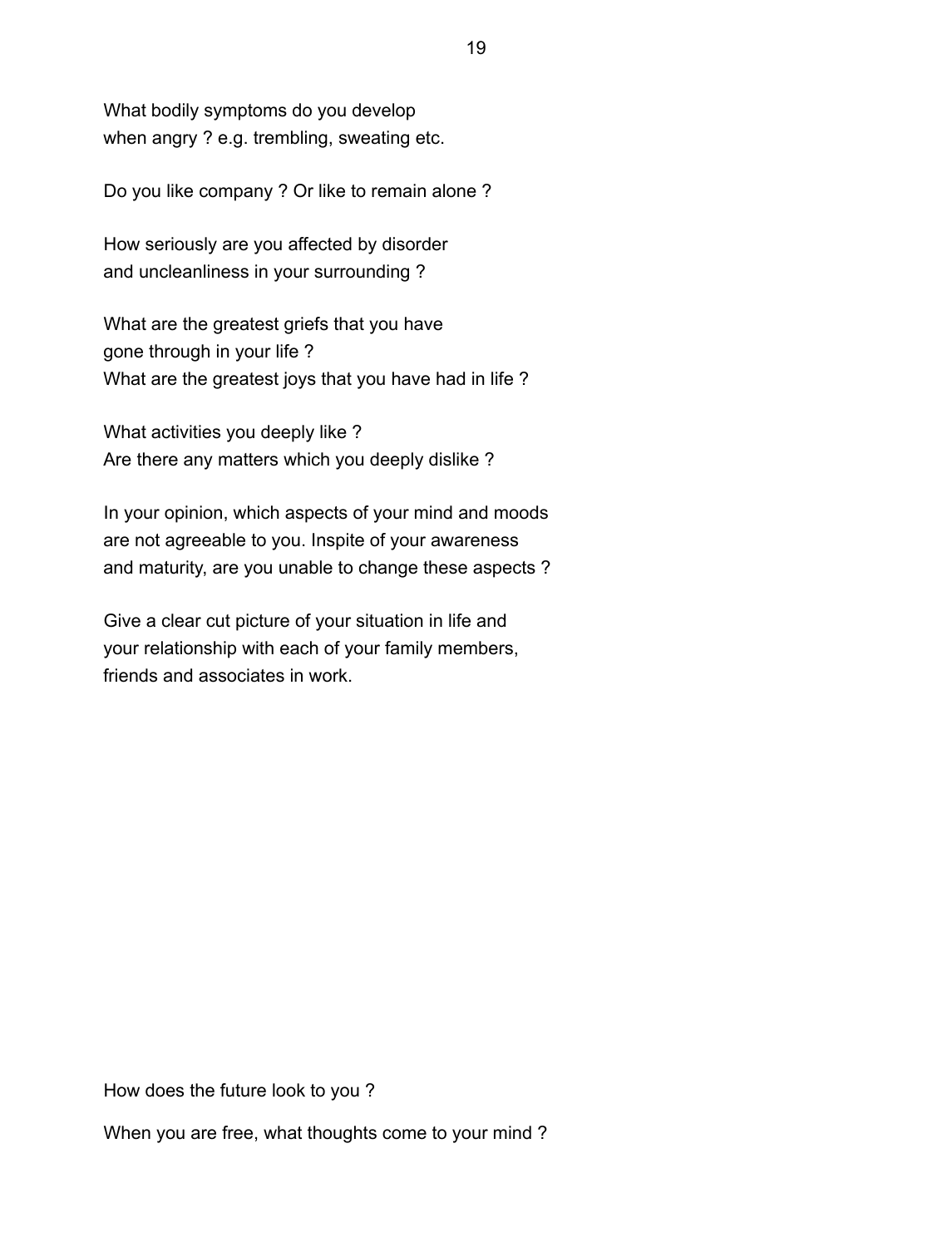Are you worried or unhappy over any personal, domestic, economical, social or any other condition ? If so describe in detail :

If asked for 3 desires or wishes in life, what will you ask for ?

#### **S L E E P**

Describe your posture in sleep, on the back, side, abdomen etc.

Are you able to sleep in any position ? In which position you can't sleep ?

During sleep do you : Snore? Grind teeth ? Dribble saliva? Sweat ? Keep eyes or mouth open ? Walk ? Talk ? Moan ? Weep ? Become restless ? Wake up with a jerk ?

Describe if anything else is unusual about your sleep : ( Sleepy, Sleeplessness, etc. if so when )

How much do you cover ? Do you have to uncover any parts ?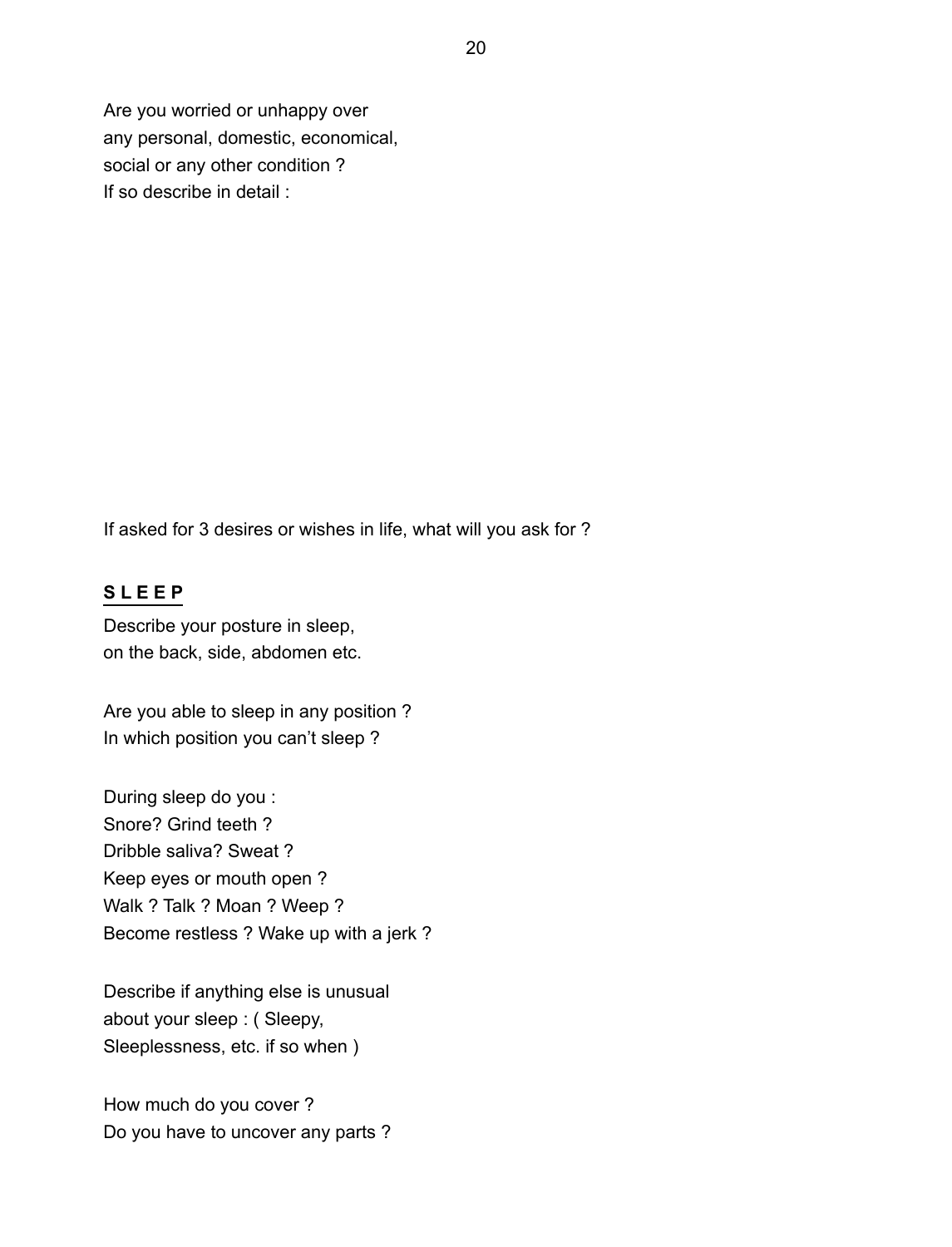| Animals                 | Robbers         | Travelling               | <b>Houses</b>         | Death, Whose?        |
|-------------------------|-----------------|--------------------------|-----------------------|----------------------|
| Cats - Dogs             | <b>Thieves</b>  | Riding                   | Fruits                | Dead bodies          |
| Horse                   | Anxious         | Flying                   | <b>Trees</b>          | Dead persons         |
| Wild animals            | Fearful         | Swimming                 | Water                 | Part of Body         |
| <b>Snakes</b>           | Ghosts          | Drowning                 | Snow                  | Suicide              |
| <b>Being Hungry</b>     | Fire            | Accidents                | Talking               | <b>Business</b>      |
| <b>Being Thirsty</b>    | Lightning       | Falling                  | Singing               | Money                |
| Drinking                | Storm           | Shooting                 | Dancing               | Day's work           |
| Eating                  | Rain            | Wars                     | Pleasant              | Forgotten work       |
| Vomiting                | Romantic        | Pain                     | Praying               | Failure / Exams      |
| Passing stool           | Sexual Pleasure | <b>Illness</b>           | Religious             | Unsuccesful efforts? |
| Urinating               | Rape            | <b>Sickness</b>          | Temple                | For what?            |
| Blood-bleeding          | Nakedness       | <b>Mutilations</b>       | Church                | <b>Missing Train</b> |
| Excrements /<br>soiling |                 |                          | God                   | Being unprepared     |
| Grief                   | Police          | <b>Misfortunes</b>       | If any other, specify |                      |
| Weeping                 | Imprisonment    | Insecurity               | in the space below:   |                      |
| Vexation                | Crime           | Danger                   |                       |                      |
| Quarrels                | Murder          | Being pursued            |                       |                      |
| Jealousy                | Killing         | - By whom?               |                       |                      |
| Insults                 | Poison          | - For what?              |                       |                      |
| Of people               | Of events       | <b>Physical Exertion</b> |                       |                      |
| Children                | Remote          | <b>Mental Exertion</b>   |                       |                      |
| Parties                 | Recents         | Fatigue                  |                       |                      |
| Feasts                  | Future          | Coloured                 |                       |                      |
| Marriage                | Prophetic       | Multi-Coloured           |                       |                      |

### Circle types of dream that you have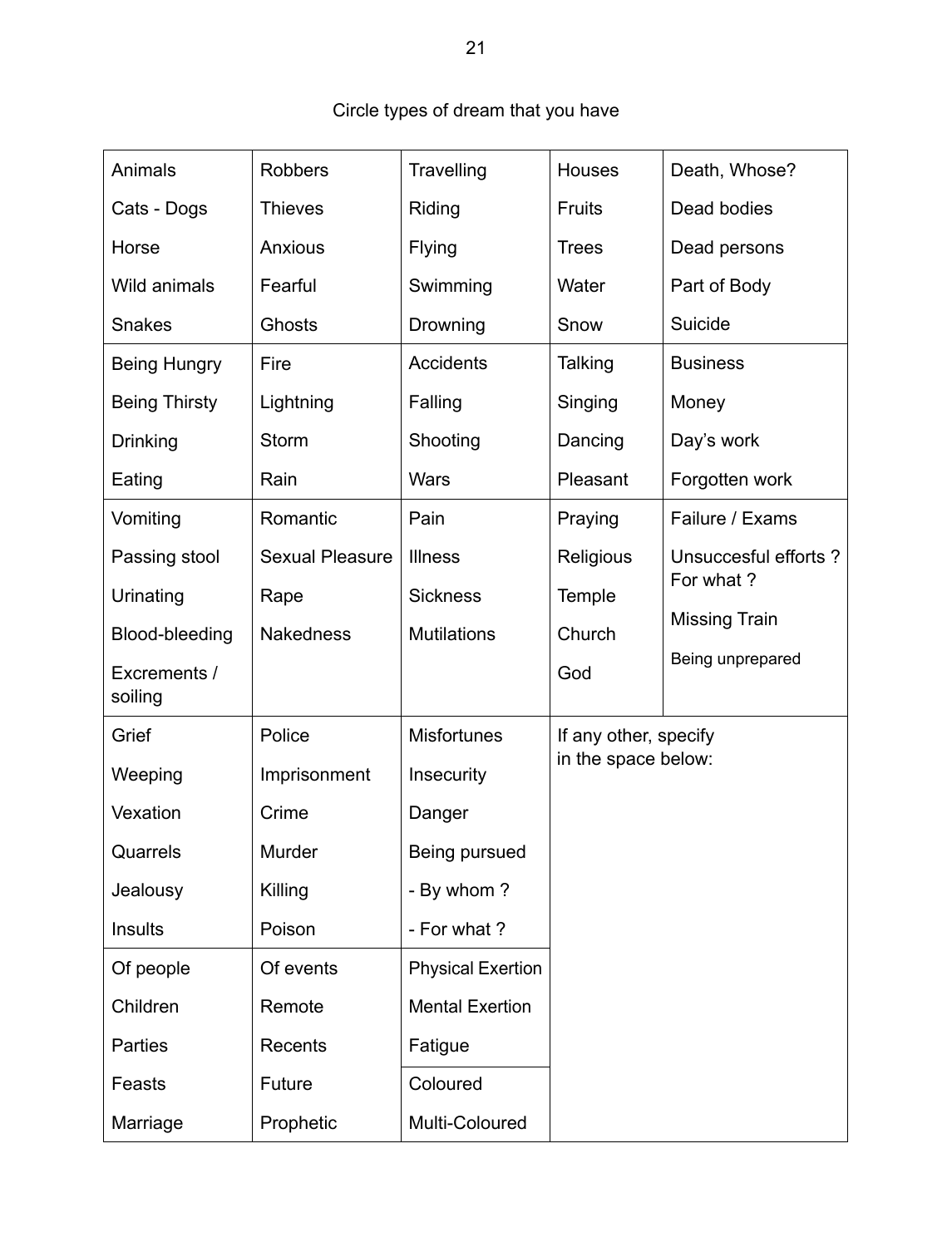Please draw something that comes to your mind at present or your favourite drawing: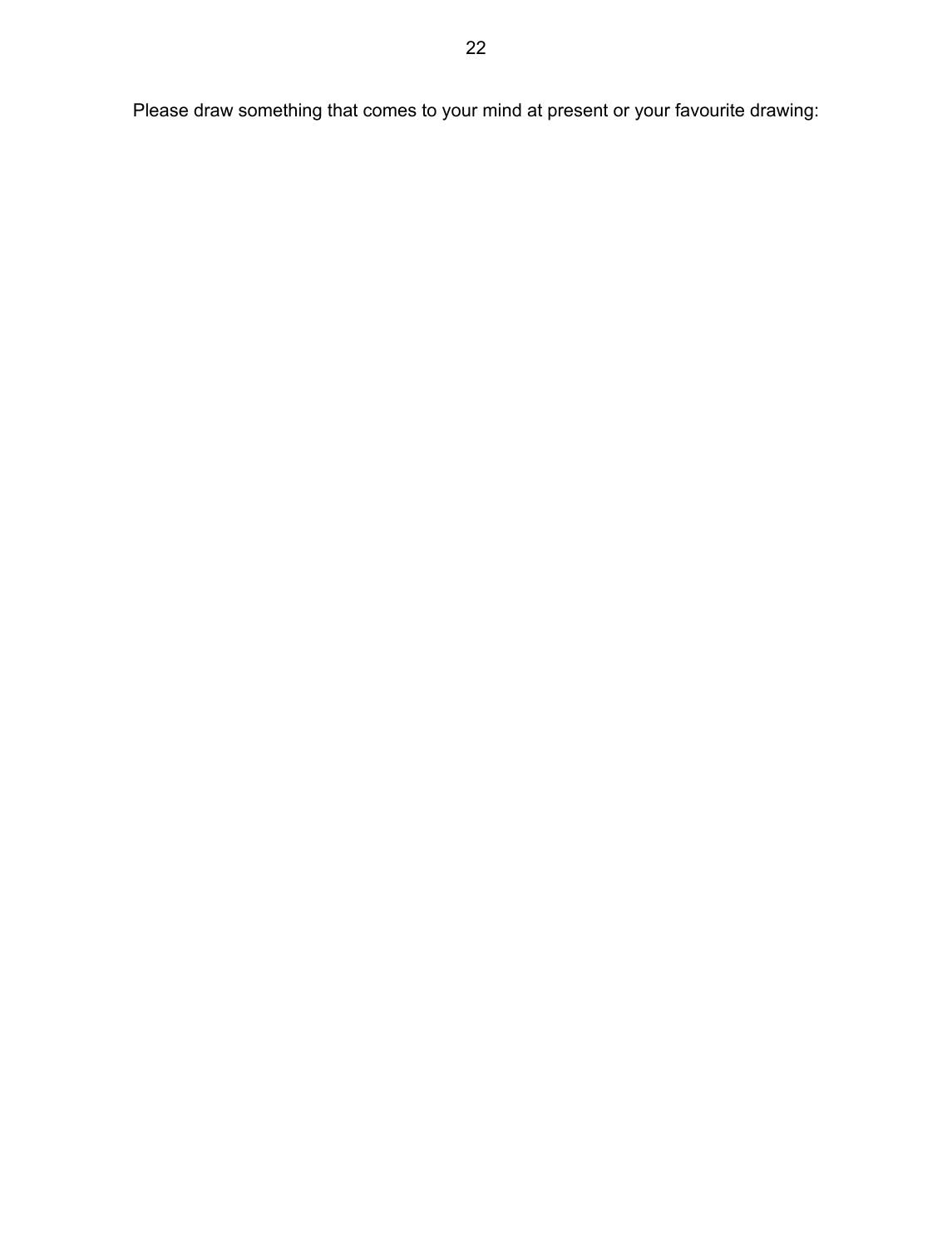## FOR CHILDREN or YOU AS A CHILD (IN CASE OF ADULT)

1) Please tick mark once ( $\checkmark$ ) if the child or you as child had any of the following qualities : Tick mark twice ( $\checkmark$  ) if they are more intense :

|                              | <b>Tick here</b> |                               | <b>Tick here</b> |
|------------------------------|------------------|-------------------------------|------------------|
| Obstinacy                    |                  | Unusual fears                 |                  |
| Temper tantrums              |                  | Shyness                       |                  |
| Disobedience                 |                  | Unusual attachments (to whom) |                  |
| Aggression                   |                  | Habits like :-                |                  |
| Hyperactivity                |                  | <b>Biting nails</b>           |                  |
| <b>Destructiveness</b>       |                  | Thumb-sucking                 |                  |
| Courage                      |                  | Picking and playing with      |                  |
| Possessiveness               |                  | (a) mother's body parts       |                  |
| Competition - winning spirit |                  | (b) shawls, handkerchieves    |                  |
| Slibling jealousy            |                  | (c) anything else             |                  |
| Any special skills           |                  | Religious                     |                  |
| Unusual desires (for what)   |                  | Dullness of memory            |                  |
| <b>Boasting</b>              |                  | Slowness (in what)            |                  |
| Stealing                     |                  | Laziness / Indolence          |                  |
| <b>Telling lies</b>          |                  | Sensitive / Emotional         |                  |

- 2) Please write in detail, if the mother suffered from any physical or emotional stress during pregnancy. Also describe the dreams the mother got during pregnancy.
- 3) Please describe any other aspects you feel are striking about the child.
- 4) Describe one incident from the child's life when he/she very upset.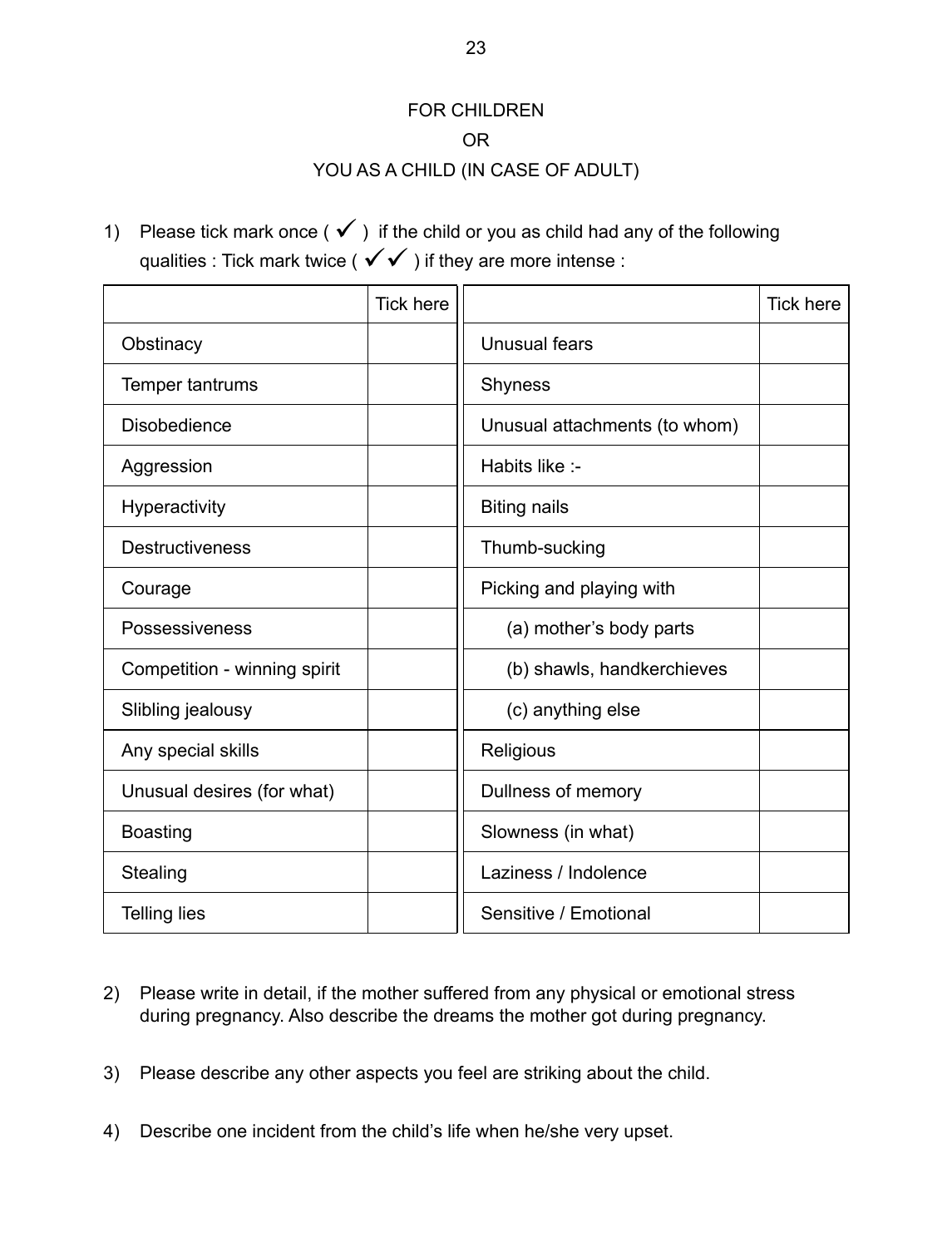#### **HOW TO DESCRIBE YOUR COMPLAINTS**

In homoeopathy, prescription is based on precise details of various symptoms from which you suffer. To tell or write to a homoeopathic physician "I have a headache", "an eruption", or "cough", would not be enough. If you inform him "I have headache with sharp shooting pains in the left side of the head and temple, these pains always come on when the slightest cold air strikes the head, the pains are much less when lying down and covering up the head warmly and much worse when rising up, walking about or when the head becomes cool", then only you have given all the information required for making a good homoeopathic prescription. *The success of the prescription depends, largely, on how detailed is your description of the symptoms.*

We require the following details about your symptoms.

LOCATION : Please give the exact location of sensation, pain or eruption. Also describe where the pain or sensation spreads. Please use the figure on page 24 to indicate location.

SENSATION : Express the type of sensation or the pain that you get in your own words however simple or funny it may seem. You may have a sensation that a mouse is crawling or the heart was grasped by an iron hand or you may have a pain which is cutting, burning jerking, pressing. Express the sensation or pain as it feels to you.

WHAT MAKES YOU WORSE OR BETTER : Many factors are likely to influence your trouble. Some factors may cause the trouble to increase and some factors may relieve the trouble. A detailed list of the factors is given on pages 14 to 16. Please refer to them when describing each of your troubles and indicate which factors make the complaint better or worse.

DISCHARGES : You may have a discharge from ulcers, fistula, eruptions the skin, lungs, eyes, nose, ears, mouth, private parts, etc. Please describe your discharge under the following aspects.

- \* The quantity and the time or condition under which the quantity varies i.e. when is it better or worse, increases or decreases ?
- \* The consistency; Is it thin or thick, stringy, or clotted ?
- \* Is it like jelly, white of an egg, like water, sticky, forming a scab etc. ?
- \* The odour, what does it remind you of ?
- \* Does it make the parts sore, and in what way ?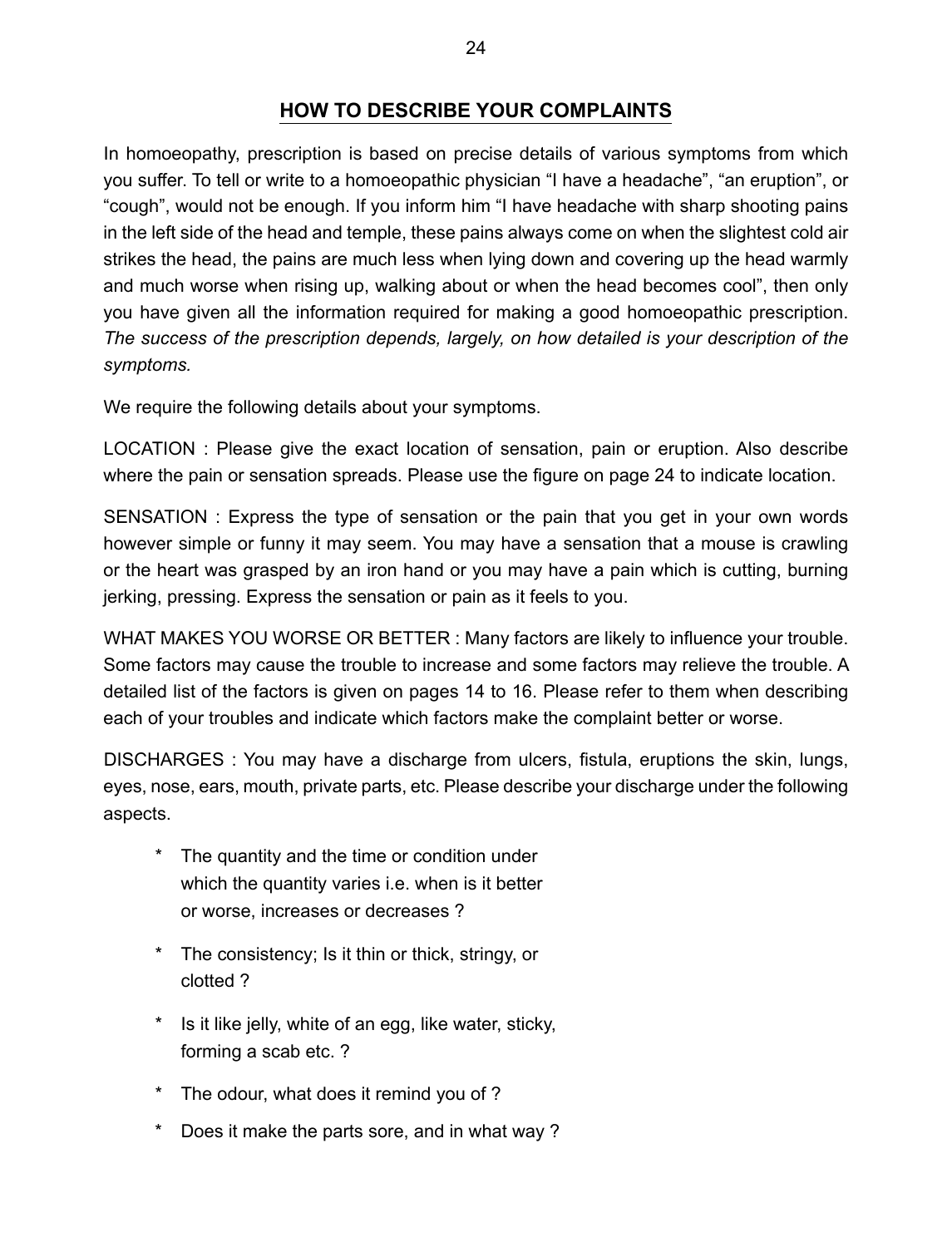Please mark in the below figure, the locations of your trouble and write the exact sensation or type of pain you experience at those spots. For example if you have throbbing pain on the right side of you head please mark as shown  $\rightarrow$ 



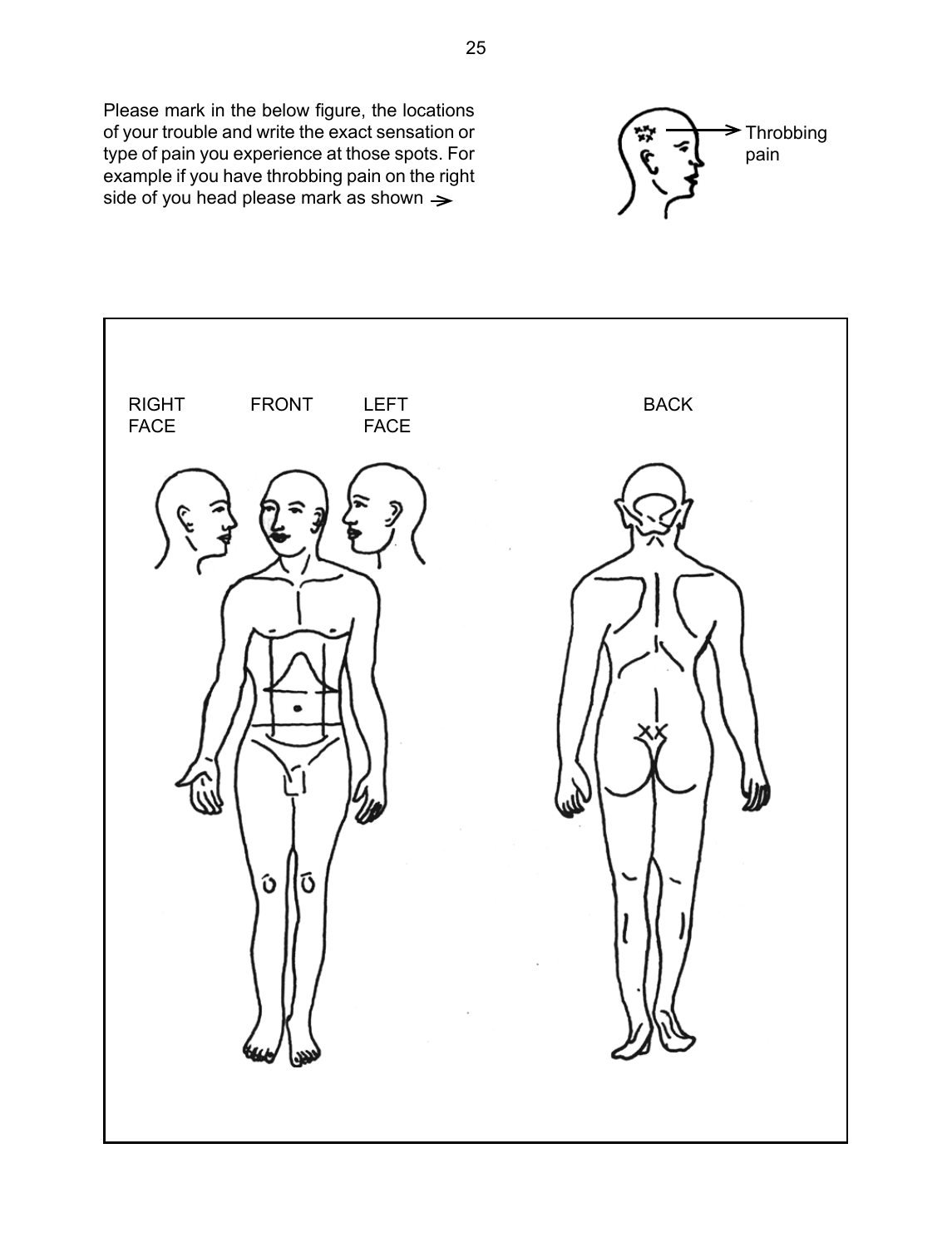#### IN THE FOLLOWING PAGES PLEASE DESCRIBE EACH OF YOUR COMPLAINTS IN DETAIL IN THE MANNER DESCRIBED ON PAGE 24

| COMPLAINT<br>NO. | WHERE IS THE<br>TROUBLE | WHAT EXACTLY DO YOU FEEL<br>OR HAVE THERE | WHAT ARE THE FACTORS THAT<br>MAKE THIS TROUBLE BETTER<br>OR WORSE |
|------------------|-------------------------|-------------------------------------------|-------------------------------------------------------------------|
|                  |                         |                                           |                                                                   |
|                  |                         |                                           |                                                                   |
|                  |                         |                                           |                                                                   |
|                  |                         |                                           |                                                                   |
|                  |                         |                                           |                                                                   |
|                  |                         |                                           |                                                                   |
|                  |                         |                                           |                                                                   |
|                  |                         |                                           |                                                                   |
|                  |                         |                                           |                                                                   |
|                  |                         |                                           |                                                                   |
|                  |                         |                                           |                                                                   |
|                  |                         |                                           |                                                                   |
|                  |                         |                                           |                                                                   |
|                  |                         |                                           |                                                                   |
|                  |                         |                                           |                                                                   |
|                  |                         |                                           |                                                                   |
|                  |                         |                                           |                                                                   |